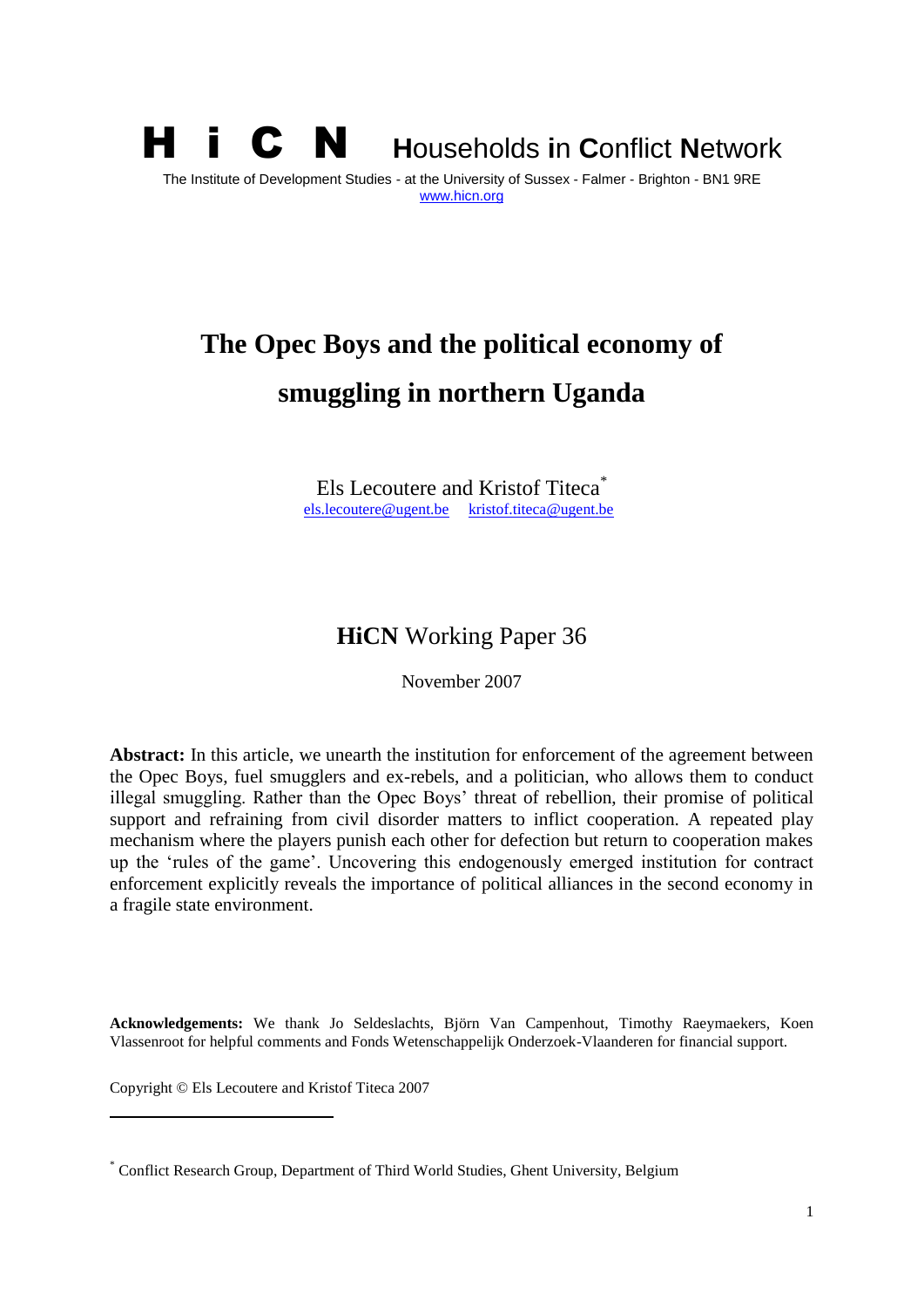#### **1. The political economy of smuggling: A theoretical framework**

The Opec Boys, a group of thuggish youth, many of them ex-rebels, are smuggling fuel from the Democratic Republic of Congo (DRC) to Arua, Uganda, where they sell it. This business is not at all run undercover but conducted with consent from local politicians who support the Opec Boys in many ways. What is more, the Opec Boys are considered strategic political players. This suggests an alliance between the 'ruler' and the Opec Boys. In what follows it will be uncovered why this coalition exists. Secondly, given the illegal nature of the trade, the state as a third party enforcer of their agreements is unlikely. We will explore how the two parties ensure commitment to their agreement by identifying what type of enforcement mechanism is at work and by discerning what threats are effective to make the agreement selfenforcing.

This study contributes to understanding the complex reality in a contemporary development context, often referred to as a fragile state, characterized by the absence of effective state enforcement and the presence of lingering low-intensity conflicts. This research is an endeavor in institutional analysis. It studies endogenously emerged economic institutions for property right protection and contract enforcement in the second economy. An additional innovation of this work is that it employs the analytic narratives approach (Bates *et al*., 1998; Greif *et al*., 1994; Greif, 1997; Gambetta, 1993), but rather than using historical data, the input is an in-depth ethnographic case study of the fuel smuggle in Arua, northern Uganda<sup>1</sup>.

In northern Uganda access to property and economic opportunities are interrelated with political power and political relations which suggests that the economic and political system are intertwined. Therefore, studying the political economy of smuggling calls for a framework

<sup>&</sup>lt;sup>1</sup> Field research carried out in Arua by author II from October – December 2005 and April-May 2007.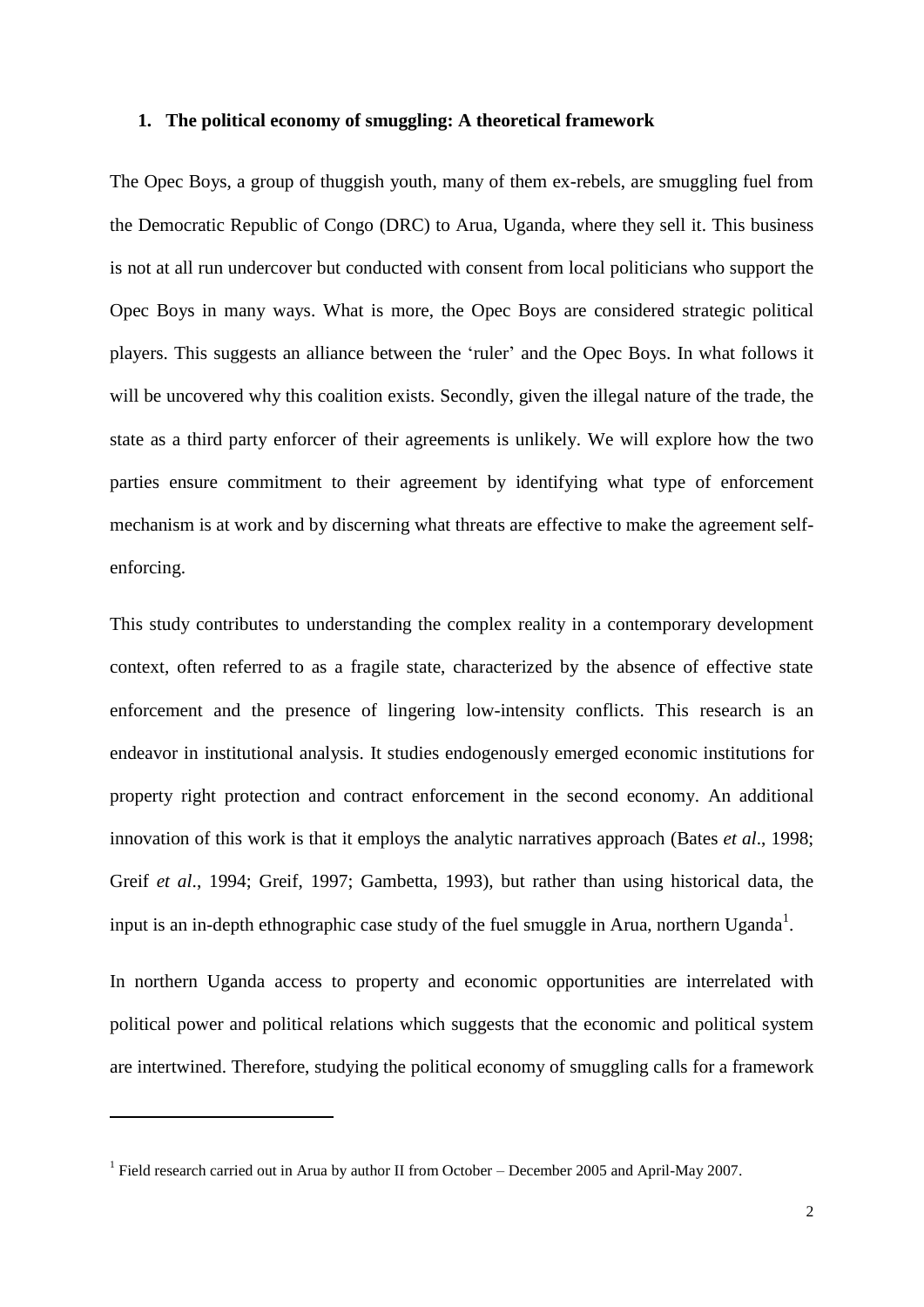for analysis that permits to look at economic behavior and political behavior as being endogenous.

The theoretical framework adopted here is recently developed by North et al. (2006) building on other works in comparative political economy that combine the theory of economic behavior with the theory of political behavior (North, 1990, Acemoglu and Robinson, 2005, Barzel, 2001, Levi, 1988, Greif *et al*. 1994, Greif 1995 in: North *et al*., 2006; and Acemoglu, Johnson and Robinson, 2004). More specifically, North *et al*. (2006) argue that a 'limited access order', is a political economy arrangement that uses the political system to limit economic entry to create rents which serve to stabilize the political system and limit violence. Only a relatively limited group of elite, the dominant coalition, gets privileged access to resources and rents and therefore have an incentive to support the current regime, to strive for social stability and to suppress violence<sup>2</sup>. However, to avoid being overthrown, a coalition supporting the 'rulers' must have a predominance of coercive power. This implies that the coalition must also include those that have sufficient (coercive) power and resources to challenge the ruling coalition over control over the 'state'<sup>3</sup>. In arguing this, North *et al.* (2006) further develop the framework of neo-patrimonial politics, as analyzed by for example Chabal and Daloz (1999) or Bratton and Van De Walle  $(1997)^4$ .

<sup>&</sup>lt;sup>2</sup> Note that this theory and our study focus on agents' behaviour in this context and not on the origin of their relative power.

<sup>&</sup>lt;sup>3</sup> 'State' is to be understood broadly here as it does not refer to a set of governing institutions that has sovereignty over a specific territory or nation-state. The more general concept 'polity', referring to any political organization of a group, could be used here.

<sup>4</sup> Cf. also Bayart (1997), Clapham (1982), Reno (1998)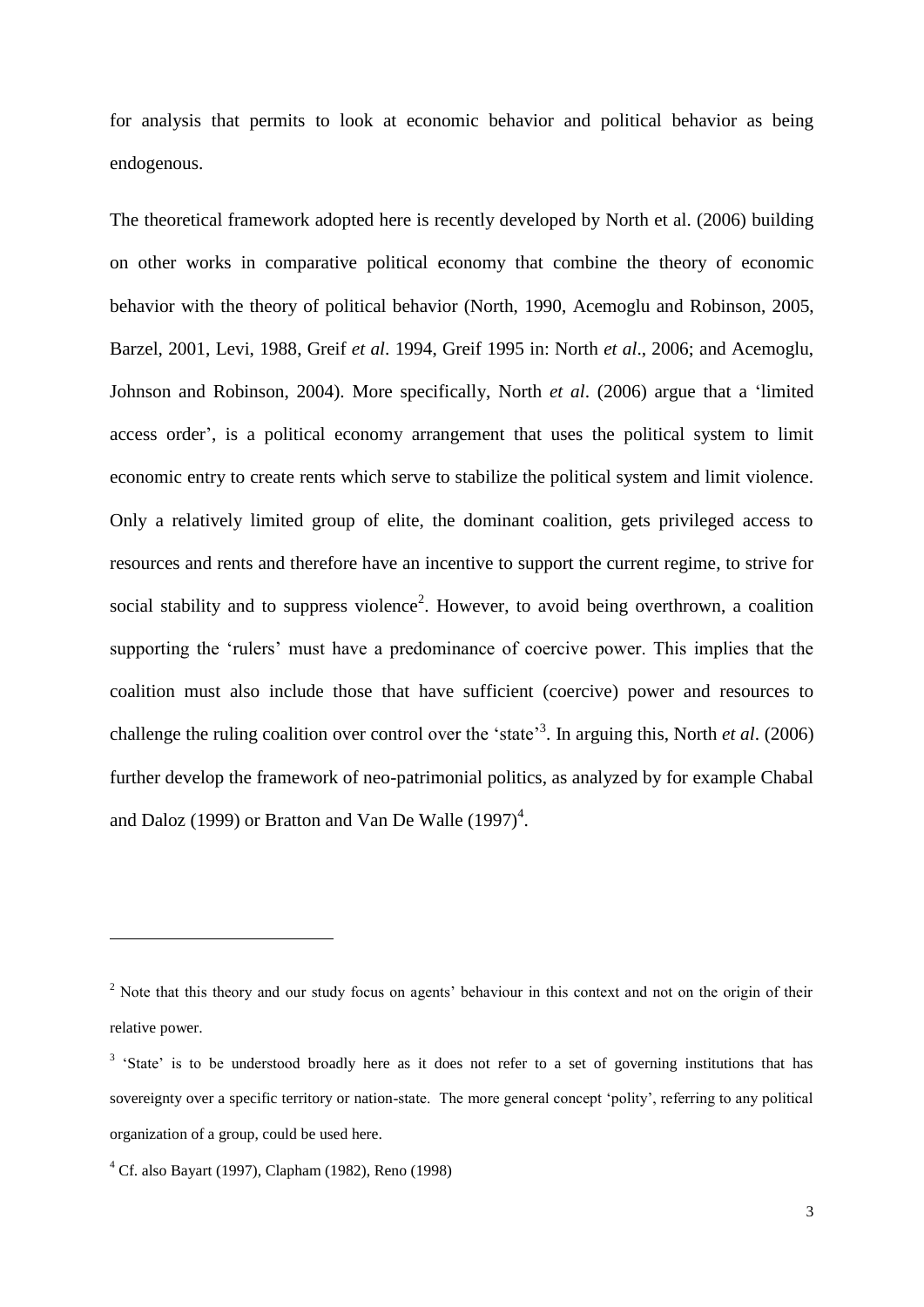Northern Uganda, on the border with DRC, the context dealt with in this article, is characterized by the near absence of political and economic competition, by frequent violence and by the importance of 'patron client' relationships. This article thus is an empirical study of a 'polity' under limited access order. One of the groups studied, the Opec boys, obviously is a group with potential of coercive power and potential to overthrow vested power structures. That is why they are included in the ruling coalition, are expected to give political support to the 'rulers' and as a reward they can exploit the 'monopoly' of the fuel smuggle in Arua and the wider region.

The 'polity' under limited access order can be viewed as an organization, made up of specific groups of individuals that all pursue a mix of common and individual goals through partially coordinated behavior. The relationships of the members of the organization are shaped by its institutional structure, or the commonly acknowledged patterns of interaction that govern and constrain the interactions of the different actors. Institutions in this sense are understood as 'the rules of the game' and are made up of both formal rules and informal norms and habits (North *et al*., 2006).

More specifically we look at a type of organization that is characterized by self-enforcing incentive compatible agreements among their members rather than relying on third party enforcement (North *et al*., 2006). Given that a state-actor entered a coalition with a group engaging in illegal fuel smuggle, the state as a third party enforcer is highly unlikely. In a situation like this the other option of a third party enforcer would be an alternative organization providing protection of property rights and contract enforcement (for example the mafia (Gambetta, 1993).

However, it is suggested that property right protection and contract enforcement in this type of social orders typically happens on the basis of personal exchange and privileges for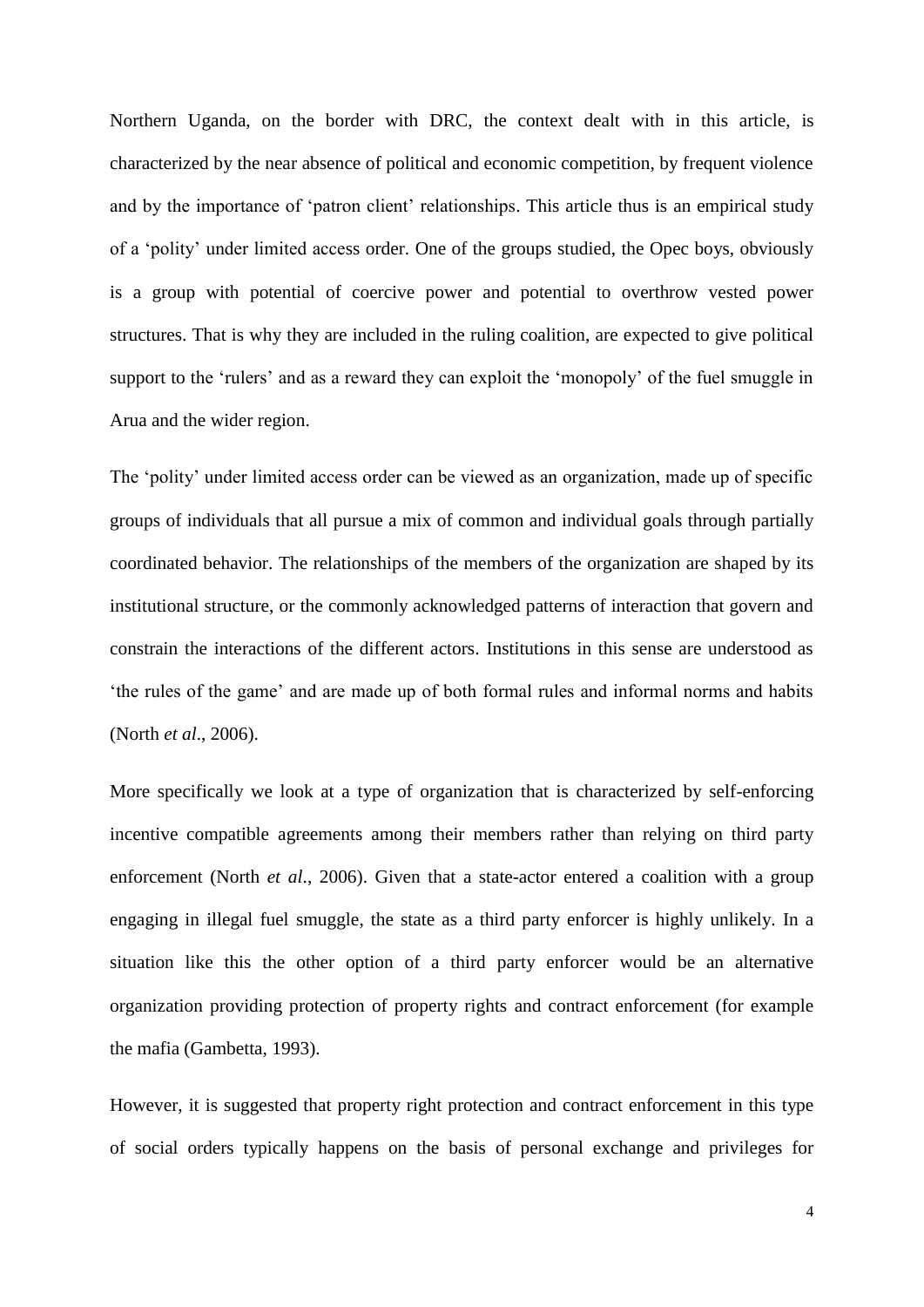specific groups and exchanges are enforced by face to face repeated play mechanisms (North *et al*., 2006). Various case studies in new institutional economics have explored exchange and contract enforcement in the absence of effective third party enforcement (Clay, 1994, Milgrom, North and Weingast, 1990 in: Greif, 2000; and Bates *et al*. (1998), Greif *et al*., 1994, Greif, 1998). Comparing our case with this literature suggests that this is effectively the type of enforcement of agreements at work.

The concrete conceptualization of an institution that we will use here is that of a selfenforcing equilibrium of a repeated game in which agents mutually believe and which guides and constrains their actions (Aoki, 2001, Greif, 2006). Institutionalized 'social rules' provide retrospective agents with limited rationality with the necessary information and cognitive model to choose behavior (Greif, 2006). As each agent bases his actions and beliefs on these common 'social rules' they are reproduced by behavior and beliefs of all agents. Thus they are self-enforcing and have become institutionalized in this way. It also implies that the only social rules that can be institutionalized or become common knowledge are the rules that each individual finds optimal to follow and thus are an equilibrium of the game.

As such this article is an empirical study of an endogenous economic institution for enforcement of agreements that came to exist within the organization being the coalition of the Opec Boys and the politician. This commonly acknowledged pattern of interaction that governs and constrains these agents' relationship has evolved over time and is accepted by both the Opec Boys and politicians as the 'rules of the game'. This study can therefore be labeled as applied institutional analysis.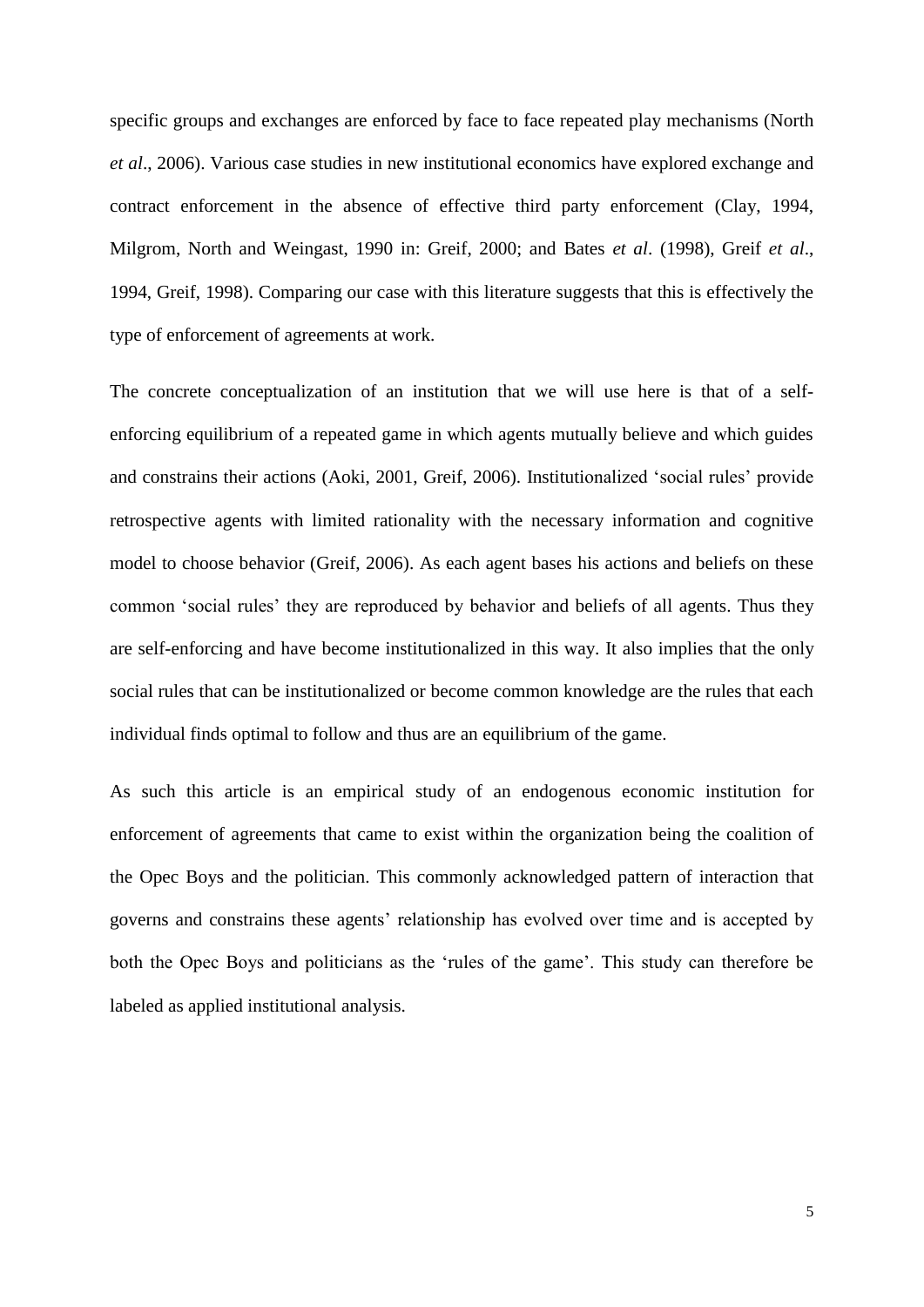#### **2. The Opec Boys: Fuel and politics**

1

The Opec Boys started their activities after most of the population of West Nile returned from exile in Sudan or DRC in the mid-eighties, with little jobs available, a growing demand for fuel and no filling stations present. As fuel in the DRC is taxed less than in Uganda, once smuggled to Arua, they manage to sell their fuel at a cheaper price than the official (Ugandan taxed) petrol stations. From Arua town, they also provide fuel to the wider West Nile region through sub-divisions of the Opec Boys. The Opec Boys together constitute about 300 men and are divided into several sub-groups but have an overarching committee - with a chairman, secretary, treasurer - that coordinates their activities<sup>5</sup>.

The transborder fuel smuggle is situated in the 'second economy' and is obviously illegal in the sense that taxes are evaded at large scale. One would expect this business to be run undercover but it is conducted surprisingly open. Within Arua town, the Opec Boys openly sell their fuel in jerry cans on literally almost every street corner. And what is more, local politicians consider the Opec Boys to be strategic political players and assist the Opec Boys in various ways.

Two risks seem to be of crucial importance in informing the attitudes of the politicians towards the Opec Boys. First, the Opec Boys are the most important provider of fuel in Arua town. Arua only has three 'official' petrol stations which are by far not enough to meet the demand of fuel, as Arua is an important trading centre in the wider region (Uganda, DRC, Sudan). If they would stop selling fuel, this would provoke a fuel crisis in the whole of the West Nile region and in the cross border trade between Uganda, Sudan and the DRC.

<sup>&</sup>lt;sup>5</sup> For more information on the Opec Boys, their history, structure and activities, cf. Titeca (2006), Titeca and Vervisch (forthcoming).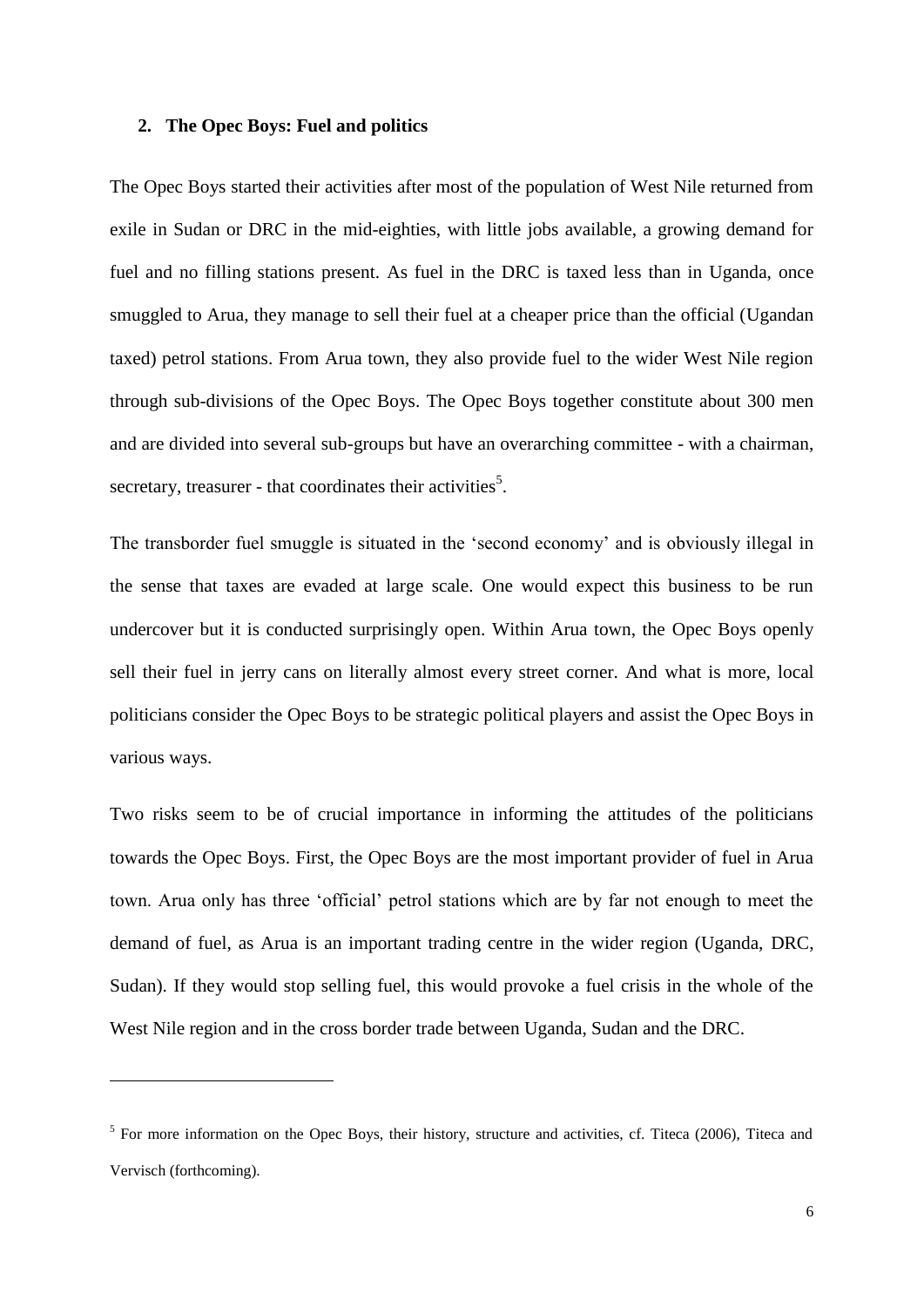Secondly, there is a general feeling that the Opec Boys could take up arms and turn to rebellion again if pushed out of the fuel business – certainly in the light of the relocation and proximity of rebels groups such as the Lord's Resistance Army or Allied Democratic Forces in the nearby  $DRC^6$ . As the Mayor of Arua town states: 'These boys can be though; they are former soldiers and rebels. They are dangerous and could go back to the bush if not treated carefully<sup>'7</sup>. An estimated 40% of the Opec Boys are former combatants: most of these former combatants are ex-rebels from the many rebel movements which have been active in the area, while others are defected government soldiers (Gersony 1998; Titeca 2006). After receiving amnesty, the ex-rebels, often without education, land or other assets, were easily drawn into the smuggling business. Moreover, many ex-combatants have not handed over their weapons to the authorities (CERFORD 2002), in an area in which decades of armed conflict already resulted in an abundance of available light weapons.

What is more striking is that the Opec Boys, a group of thuggish youth, takes up social responsibilities and are well respected in the community. In a region which considers itself strongly neglected, betrayed and marginalized under the current Museveni government, the Opec Boys are locally seen as 'survivors' whose activities not only provide employment for themselves but also support their (extended) families. This respect is further enhanced by the fact that they act as protective force for other marginalized groups within society. For example, when small kiosks had to be relocated in Arua town in early 2007, they staged a

<sup>&</sup>lt;sup>6</sup> The West Nile region has a long history of rebel groups (Leopold 2005); and although the rebel groups have ceased to exist, these ex-rebels still have deep-rooted feelings of marginalization. A factor which is enhanced by the fact that the government is not fulfilling its promises on the amnesty.

<sup>&</sup>lt;sup>7</sup> Interview Mayor Arua 11-04-07. This view is confirmed by various other actors, such as the URA Customs Enforcement Unit officer 21-11-05, sub-county chairpersons 01-05-07, local trader 11-04-07 and so on (cf. Titeca,2006).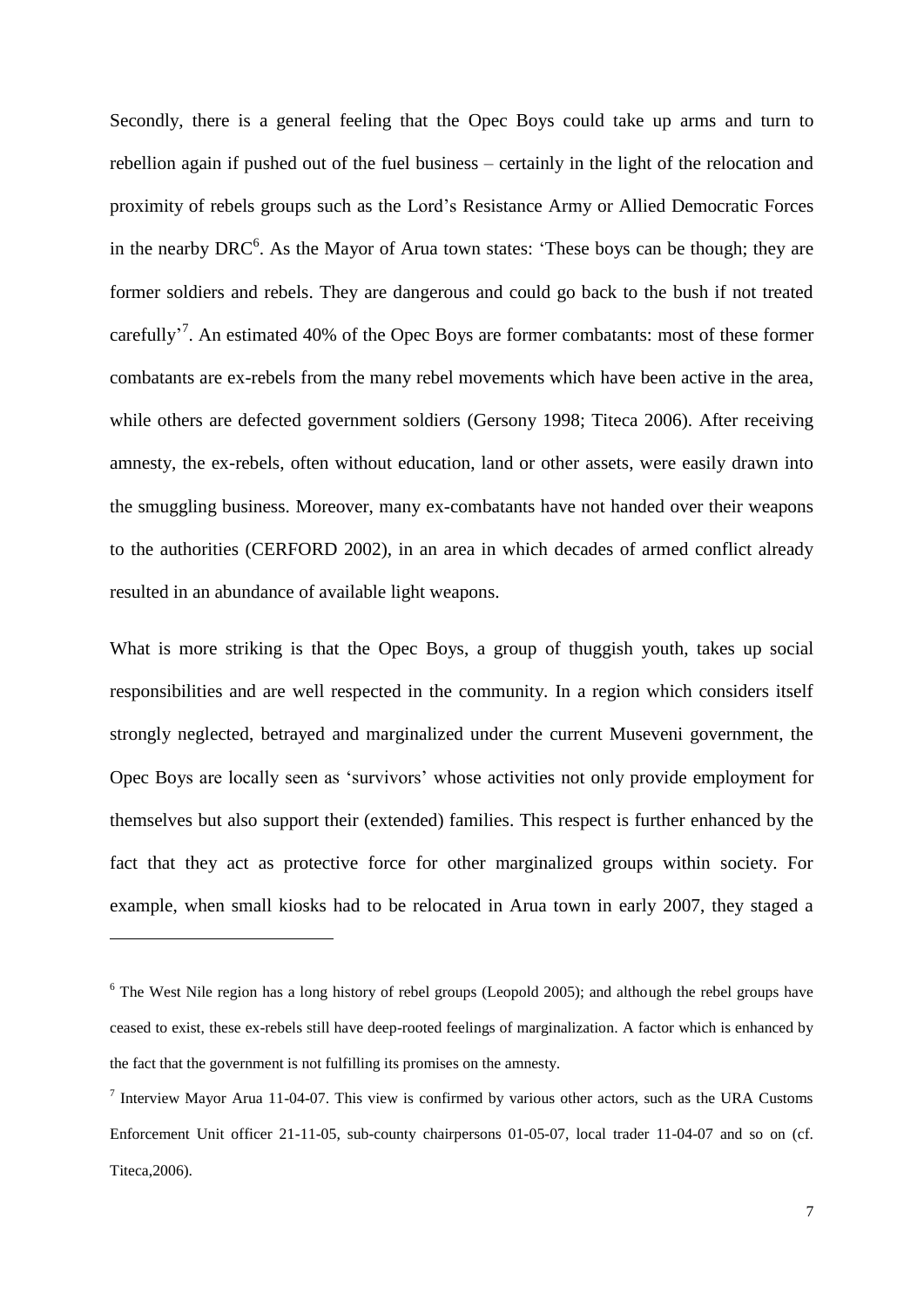(successful) protest against this decision. On top of this, the Opec Boys are important actors of conflict-resolution within the community. They are preferred to the police for solving issues of disputes and theft, as they are deemed quicker (their presence all over town enables them to rapidly solve cases of theft), more efficient (through their violent methods of corporal punishment) and less corrupt than the police (Titeca, 2006).

Yet, through this position of general respect and the services they deliver, the Opec Boys are key-players in the political game. Locally, people are convinced they can change the public opinion on politicians - according to the mayor of Arua town 'almost overnight'<sup>8</sup>. Much of this has to do with their dominant and visible presence in town, their respected status and their firm connection with numerous other urban groups – with people in the transport sector (motorcycle and vehicle taxis and drivers; loaders and off loaders), with petty traders as well as with owners and customers of small restaurants, pubs, disco's and khat chewing places they are frequenting. Moreover, as many of the Opec Boys are Aringa, a Muslim sub-group of the Lugbara ethnic community, they have a voice in the mosques in town. These various networks permit them to quickly rally support behind politicians, but also allow them to quickly provoke disorder to spill over to the community. Because of their loud and rowdy nature they also are an important force in electoral campaigns. Mobilized as a group (and given fuel for their motorcycles) they draw the attention towards the rally and create the impression that  $($ ...) the politician is on the winning side with a lot of support! $'$ <sup>9</sup>. And conversely, their actions and mobilization equally allow them to boycott and 'break'<sup>10</sup> politicians.

<sup>8</sup> Interview Mayor Arua 11-04-07.

<sup>&</sup>lt;sup>9</sup> Interview local businessman, Arua, 18-04-07.

<sup>&</sup>lt;sup>10</sup> Interview Opec Boy 23-11-05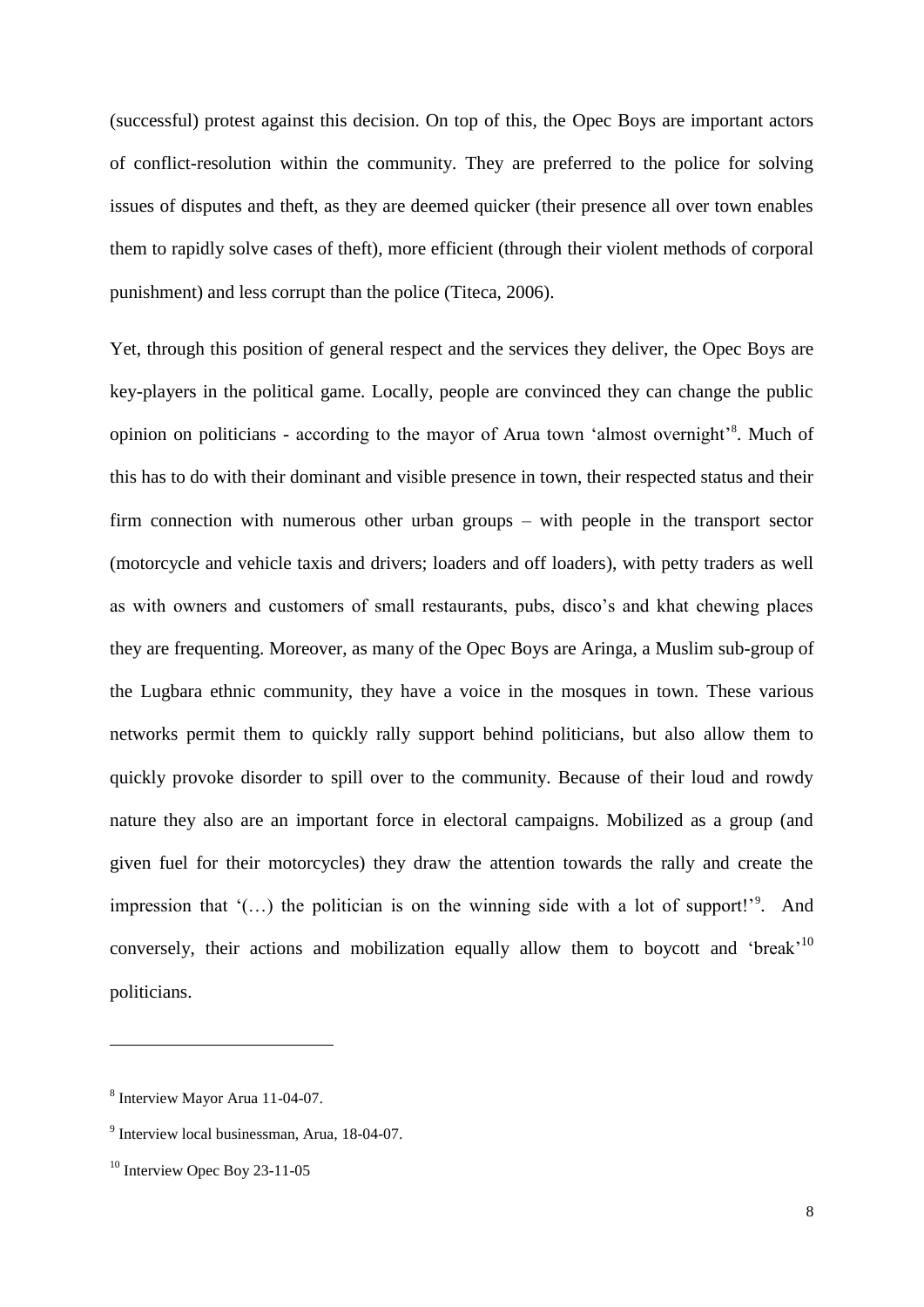In return, politicians are compelled to provide several services to the Opec Boys. Most importantly, the politicians make sure certain 'rules' are respected with regard to harassment and confiscation of the smuggled fuel by the revenue authorities and police. Firstly, they ensure no fuel is confiscated within town and confiscation out of town remains limited; and secondly, they make sure the revenue authorities and local authorities do not use disproportional force against the Opec Boys. In addition, they have been linking them with donors or have helped them to write project proposals through which the Opec Boys have accessed additional funding, for example to start a savings- and credit association. They also provide them with material assistance – many Opec Boys consult politicians in case of financial problems such as sickness or problems with school fees for their children.

#### **3. The political economy of fuel smuggling in Northern Uganda: The rules of the game**

From the above narrative, it is obvious that the Opec Boys are a group with the potential to instigate violence and challenge the vested power structures; hence the need to include them in the ruling coalition in Arua, as the theory of limited access orders suggests (North *et al*., 2006). This explains why politicians tolerate the smuggling business of the Opec Boys even if they could easily crack down on the fuel smuggle, encourage legal fuel trade and tax the fuel business. However, the Opec Boys are rewarded for their social and political support with rents created by limiting entry. They are granted the exclusive right to exploit 'the border' the only valuable resource in this region - and to engage in fuel smuggling. This kind of agreements is typically observed in this type of social order.

Under these conditions, agreements between coalition members are typically enforced by repeat-play mechanisms rather than by a third party (North *et al.* (2006). In what follows, the endogenous institution for contract enforcement that arises in this organization is studied using the analytic narrative approach (Bates *et al*., 1998; Greif *et al*., 1994). Based on case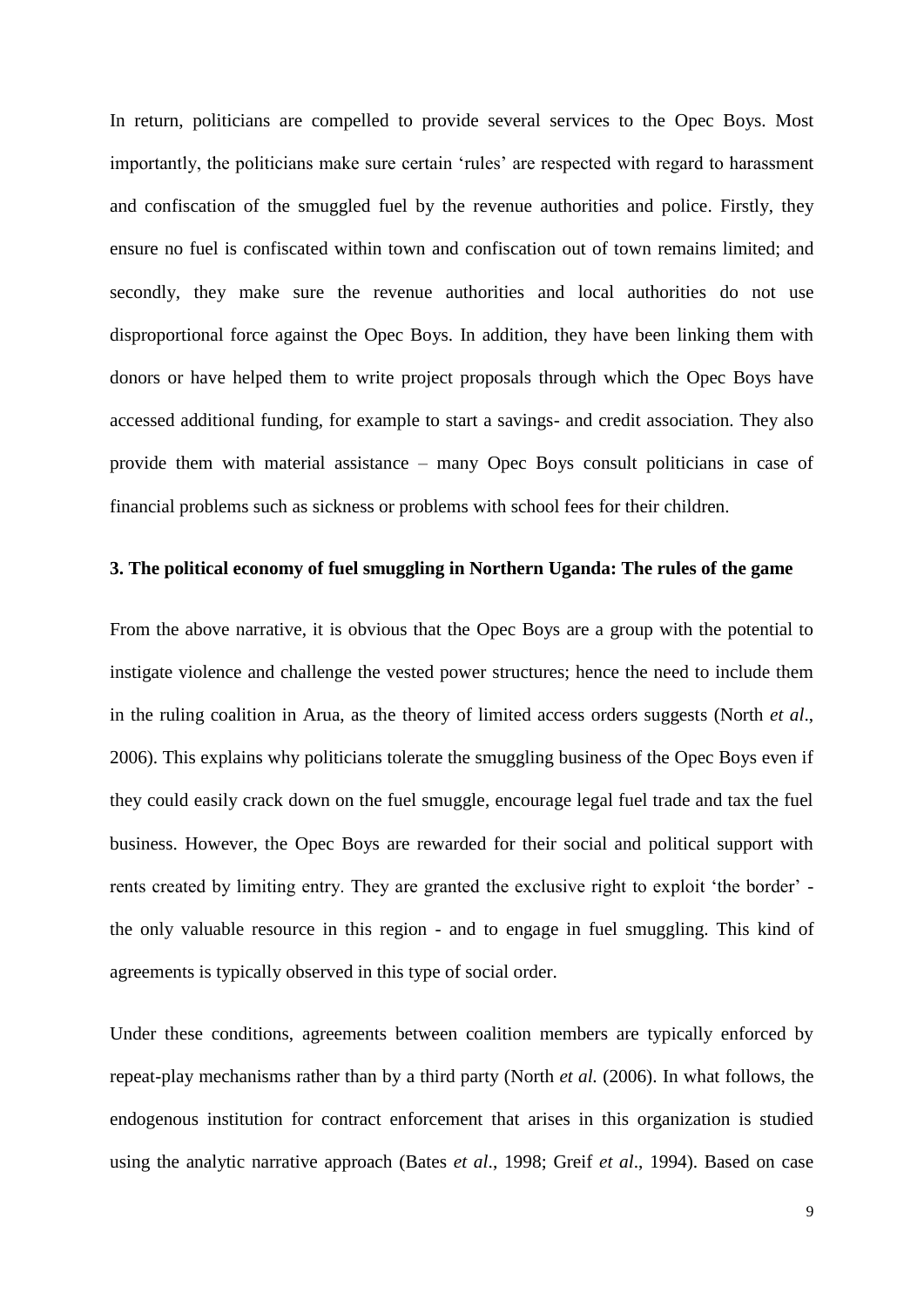study observations, we systematically look for the rationale behind the strategic behavior of the players using game theory. We start by defining the game that is likely to be played, identifying the players, the potential strategies of each player and payoff associated with the different outcomes of the game. Next, we consider the type of enforcement mechanism and whether repeating the game we defined can be the basis for 'contract' enforcement thereby discerning what threats are effective to make the agreement self-enforcing.

#### 3.1. The players

1

Only the enforcement of the agreement with regard to the fuel smuggle between the Opec Boys and a politician, is considered here, although the ruling coalition may consist of many players with various pacts and agreements. The institutionalized contract enforcement is modeled through a game played by two players. One of the players in this game is a politician $11$ .

The Opec Boys operate as a group and are considered one player as such. The Opec Boys are a membership organization and a financial contribution is due<sup>12</sup>. The members are motivated relying on a system of beliefs, in this case on a rhetoric of marginalization<sup>13</sup>. Together with a

 $11$  The politician dealt with can change occasionally following elections, but the institutionalised, commonly known rules each time guide interactions between Opec Boys and a politician. Obviously, limiting the game to be played between the Opec Boys and only one politician is a simplification of reality.

<sup>&</sup>lt;sup>12</sup> The association of the Opec Boys also provides informal credit and insurance and 'business' information is shared to an extent (on business partners in DRC, transporters, clients, etc.).

<sup>&</sup>lt;sup>13</sup> Skaperdas (2001), studying groups involved in organised crime like mafia and gangs, observes that these 'develop and articulate cultures and ideologies, systems of beliefs about the world that have a certain internal logic that outwardly at least all its members appear to subscribe' (Skaperdas, 2001, p 185). He interprets this as a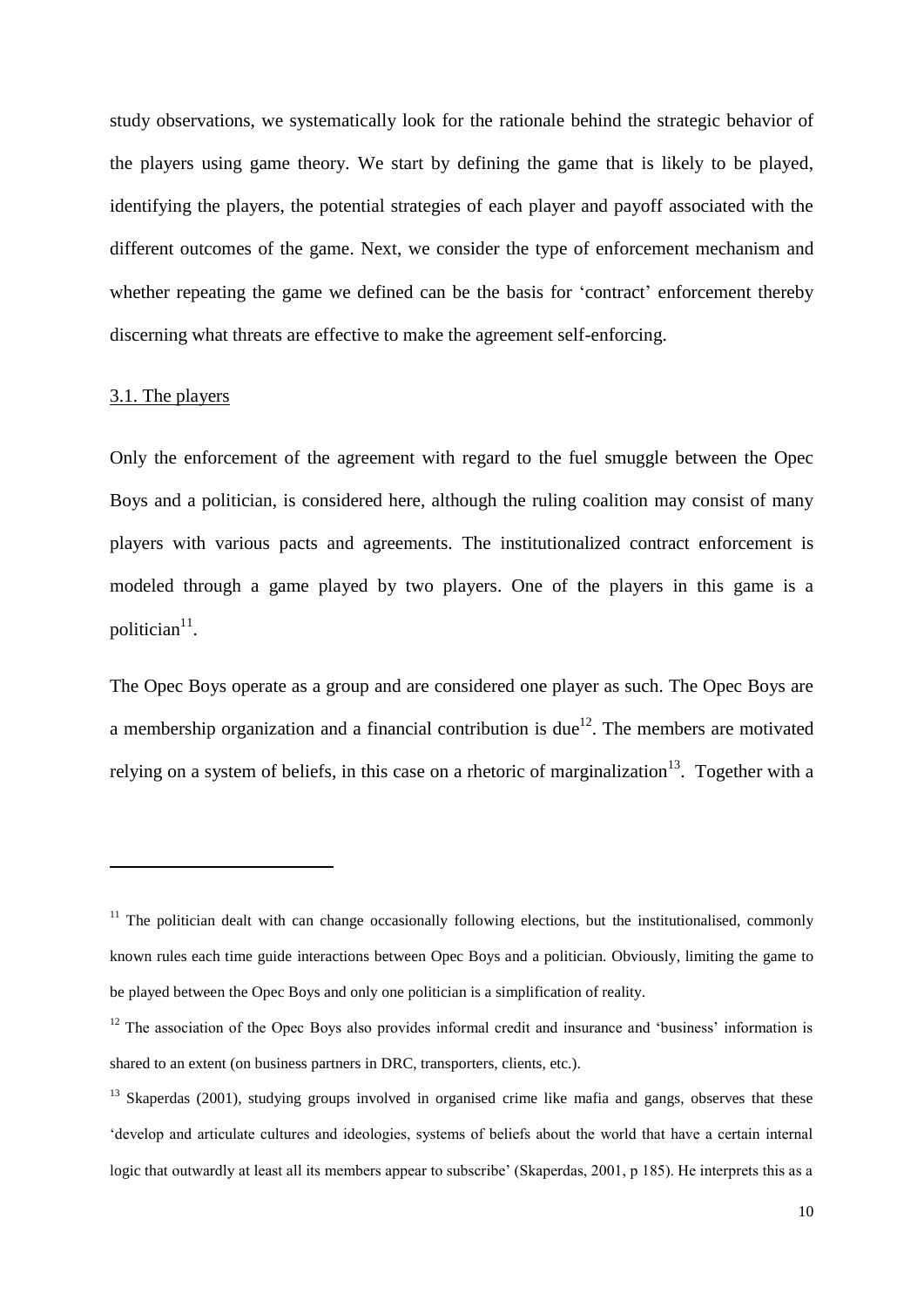tight hierarchical structure and strong discipline in which social norms, in the form of a specification of desired behavior together with sanction rules, make sure they act as a unity in the game played with politicians and that deviators are punished  $14 - a$  form of metapunishment (Kuran, 1995). Similarly, if the police or revenue authorities break the rules of the game on an individual Opec Boy, for example by mistreating him, the Opec Boys will always react as a group. A former Opec Boy chairman summarized: 'The moment you touch one of us, you touch the whole group! This is our strength<sup> $15$ </sup>.

This type of internal organization is needed to coordinate their members in cooperation or defection with the politician and to enforce playing by the – internal and external - rules of the game (Greif *et al*., 1994; Kandori, 1992). In essence, the Opec Boys rely on a multilateral reputation mechanism and show similarities with the merchant guilds studied by Greif *et al*. (1994). Although the case study provides several examples of these internal mechanisms for enforcement, commitment and group reactions, we will not focus on these here but emphasize these are a necessary condition to treat the whole group of Opec Boys as one player in this game.

way to motivate the 'employees', to induce loyalty and reduce infighting and other transaction costs which is critical for an organisations' success. And in many cases gangs or mafia draw on a rhetoric of marginalisation.

<sup>14</sup> For example, Opec Boys who do not stick to their cartel price agreements are sanctioned, as well as members who disobey internal rules by stealing their colleague's fuel, or by selling low quality or diluted fuel. Disrespecting the politician who gets support from the Opec Boys – for example by boycotting this politician or disturbing his rallies – is another reason for (corporal) punishment and/or expulsion from the association, as it strongly weakens their position towards that politician.

<sup>15</sup> Interview former chairman Opec Boys, Arua 12-04-07.

 $\overline{a}$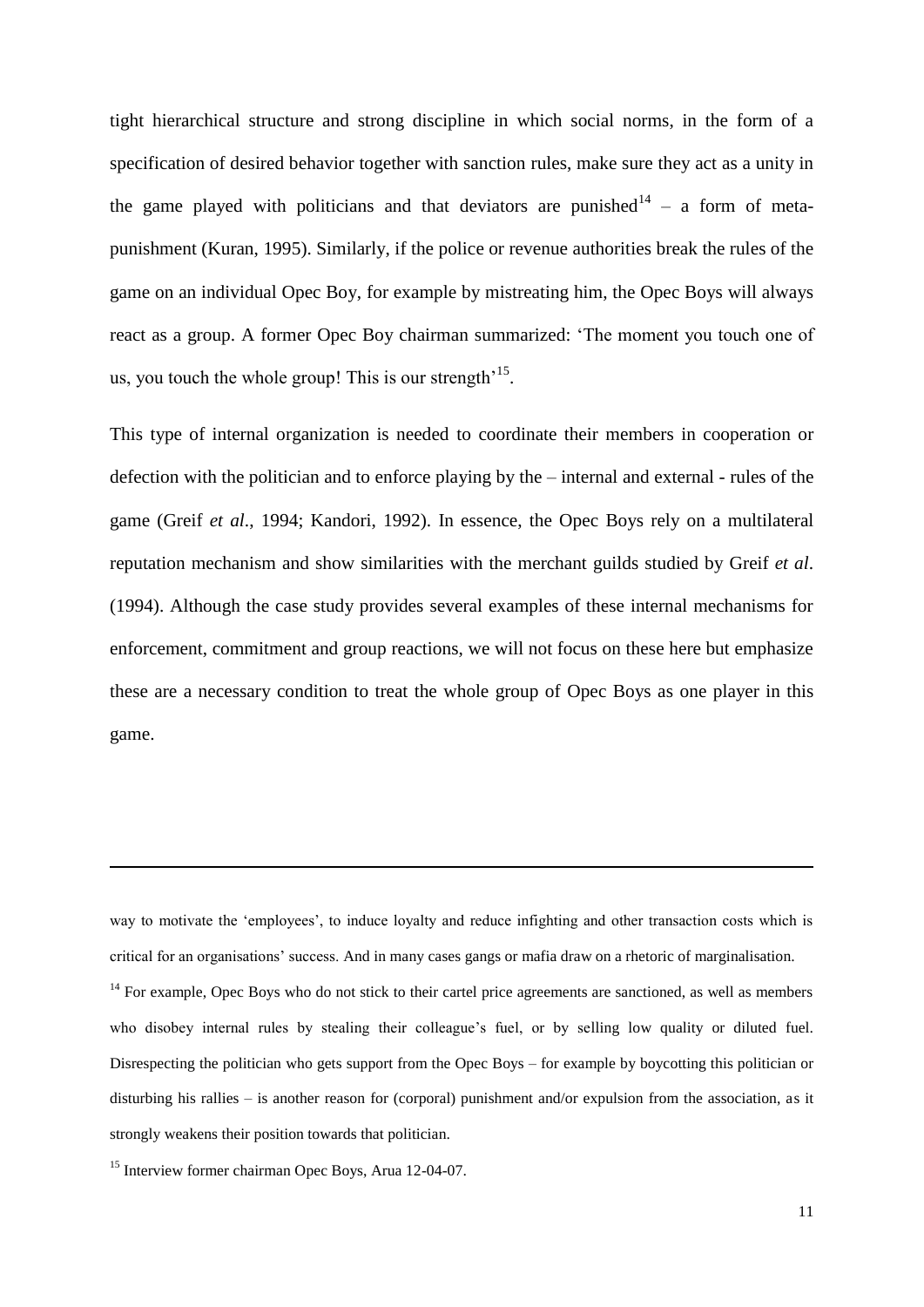#### 3.2. The games

In an initial step we model the situation by defining the underlying one-stage game, in order to determine the instruments the Opec boys and the politician recur to for inflicting cooperation and to examine what threats are effective to make their agreement self-enforcing. Based on the case information we identify the strategies that the Opec Boys and the politician can follow respectively. Next, we infer the possible outcomes and the associated payoffs for both players of that specific game.

The Game G is played between two players, the Opec Boys and a politician with strategy spaces  $S_i$  (i=O,P). The strategy space of each of the two players,  $S_i$ , consist of two possible strategies: either to cooperate with or to defect the other player. This game thus has four potential outcomes: (cooperate, cooperate), (cooperate, defect), (defect, cooperate) and (defect, defect). The respective players' payoffs  $(u_0, u_p)$  associated with each of the outcomes,  $(r_o, r_p)$ ,  $(s_o, t_p)$ ,  $(t_o, s_p)$  and  $(p_o, p_p)$ , are specified below in table 1.

 $G = \{S_O, S_P; u_O, u_P\}$  $u_i = \{r_i, s_i, t_i, p_i\}; i = O, P$  $S_i = (cooperate, defect); i = O, P$ 

Table 1: Bi-matrix of the game played amongst the Opec Boys and the politician

|                     |           | Politician                |                           |  |  |  |
|---------------------|-----------|---------------------------|---------------------------|--|--|--|
|                     |           | Cooperate                 | Defect                    |  |  |  |
| Opec<br><b>Boys</b> | Cooperate | $(u_0, u_p) = (r_0, r_p)$ | $(u_0, u_p) = (s_0, t_p)$ |  |  |  |
|                     | Defect    | $(u_0, u_p) = (t_0, s_p)$ | $(u_0, u_p) = (p_0, p_p)$ |  |  |  |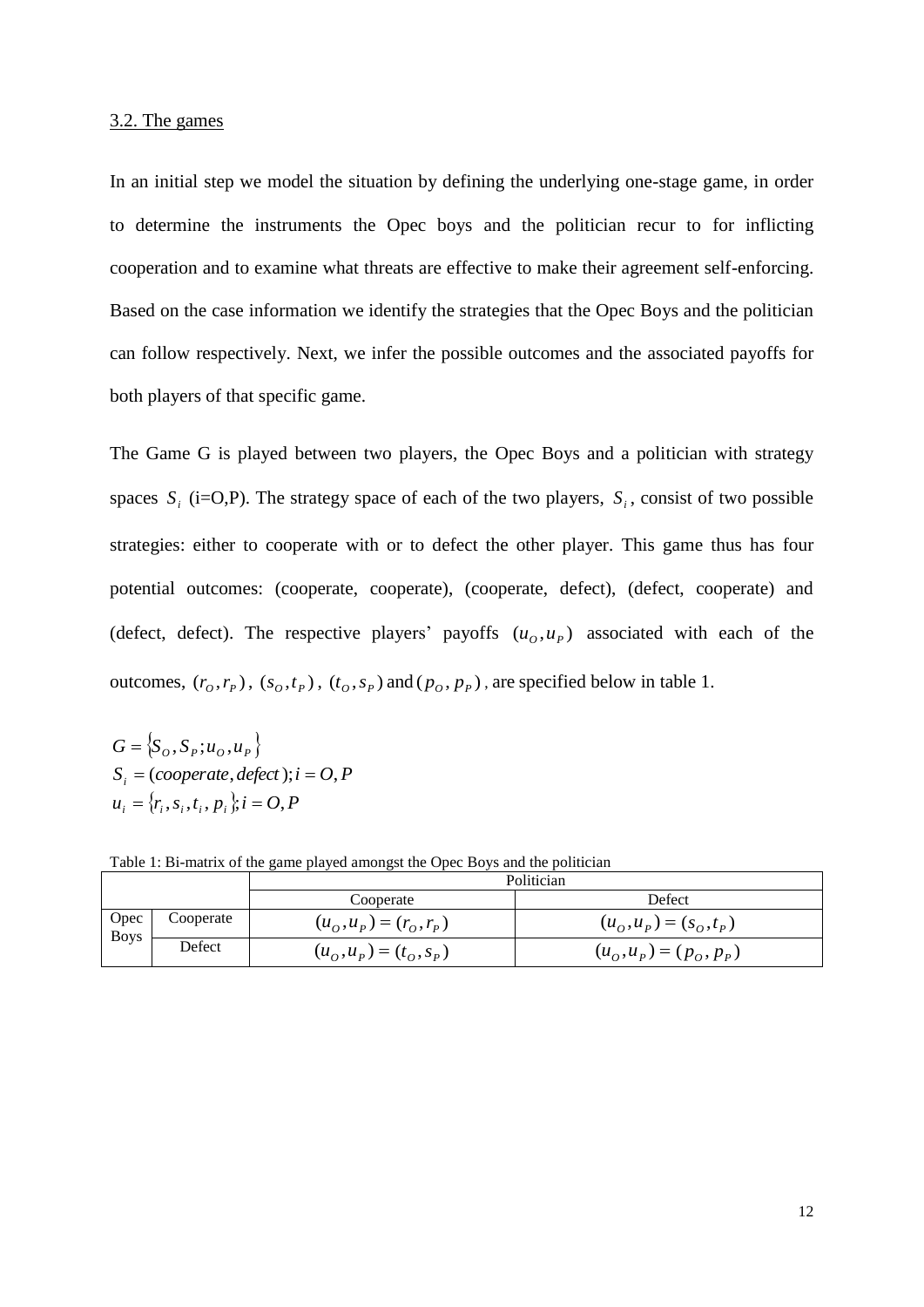#### *3.2.1. The Opec Boys' rebel threat: Is it credible?*

<u>.</u>

The danger that the Opec Boys challenge those in power by turning to rebellion explains why they have to be part of the ruling coalition. What we want to examine here is whether, in the game repeated within this coalition, the Opec Boys' threat of becoming rebels<sup>16</sup> is also a credible threat effective to inflict cooperation and enforce their right to smuggling fuel? And if not, what threat or promise matters for enforcing the players' agreement?

To answer this question, it is instructive to see what would be the theoretical Nash equilibrium of the one-stage game when defection by the Opec Boys means rebellion. Cooperation then consists of refraining from being rebels, which is assumed not to involve any cost for the Opec Boys. Defecting however brings about the cost of being rebels, more specifically the aggregate of each Opec Boy's cost of being a rebel, labelled *rebel*<sub>o</sub>.

First, rebel activities are often portrayed in the light of direct economic gain, often in the form of looting of natural resource rents (Collier 2000, 2004; Collier *et al*. 2003). However, empirical research suggests that protection, security and social services provided by the rebel group might be equally valued (Guichaoua, 2007; Vinci, 2007). Others (Duffield 1998, 2001; Keen 1998, 2000; Reno 1998) see a more indirect link to economic gain and argue that the existence of a conflict, and especially the absence of the rule of law, enables rebel movements

 $16$  Rebellion is seen here as an armed uprising against an established civil or political authority. Rebels typically engage in regular or guerrilla combat against the armed forces of the established regime, or conduct sabotage and harassment in order to undermine the government's position as leader. We oppose this to civil disorder. This is seen as a disturbance caused by a group of people in protest against certain socio-political problems, which is not characterised by the degree of violence utilised by rebel forces. civil disorder provoked by the Opec Boys consists of demonstrations in town, occasionally setting something ablaze and sporadic targeting of government symbols (see further).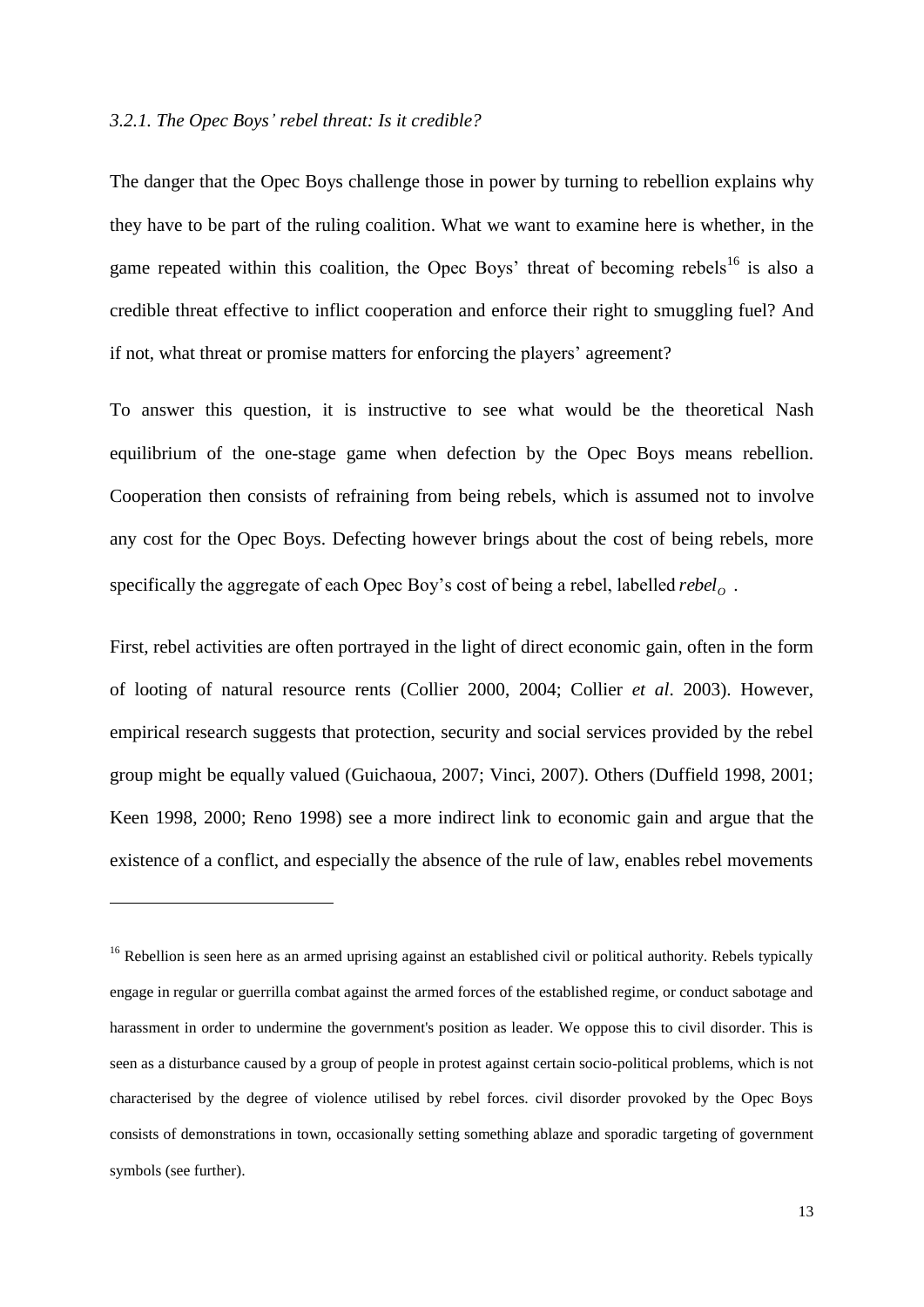to enrich themselves. In this situation of unlawfulness, illegal activities such as looting, exploitation of natural resources or labour exploitation are possible, but also activities such as organised black market trade. As no valuable natural resources are available in West Nile (Jackson, 2002) , the geographical and national borders are the most valuable 'resource' in the area, providing opportunities for illegal cross border smuggling<sup>17</sup>. However the Opec Boys do not need to resort to armed rebellion to exercise their illegal smuggling activities, as the current cooperation in Arua gives them a 'legal' state of exception to freely perform their cross border activities.

Second, rebellion might also be instigated by a perceived need to fight marginalization and gain future benefits for a suppressed group (Collier, 2004; Weinstein, 2005 in: Guichaoua, 2007). The Opec Boys draw on the rhetoric of marginalization and their 'cause' of acting against the suppression of the national government to motivate their members and their supporters in the community. They offer the thuggish, unemployed youth they are composed of the opportunity to air feelings of marginalization and suppression. And through lobbying politicians they have found a legitimate way to make claims and inflict government attention, as their demands are seriously taken into consideration and politicians provide them with services of different kinds. Also for these purposes, the Opec Boys are a comfortable substitute to rebellion.

 $17$  Empirical studies show that in rebel movements in northern Uganda, greed for natural resource rents did not play a major role. Although most Ugandan rebel movements were being supported by external forces such as Sudan, the majority of the rebels still had very limited access to resources and food, which forced these rebel movements to loot food for their day-to-day survival. They were therefore rather driven by pure need than greed (Olsen, 2007).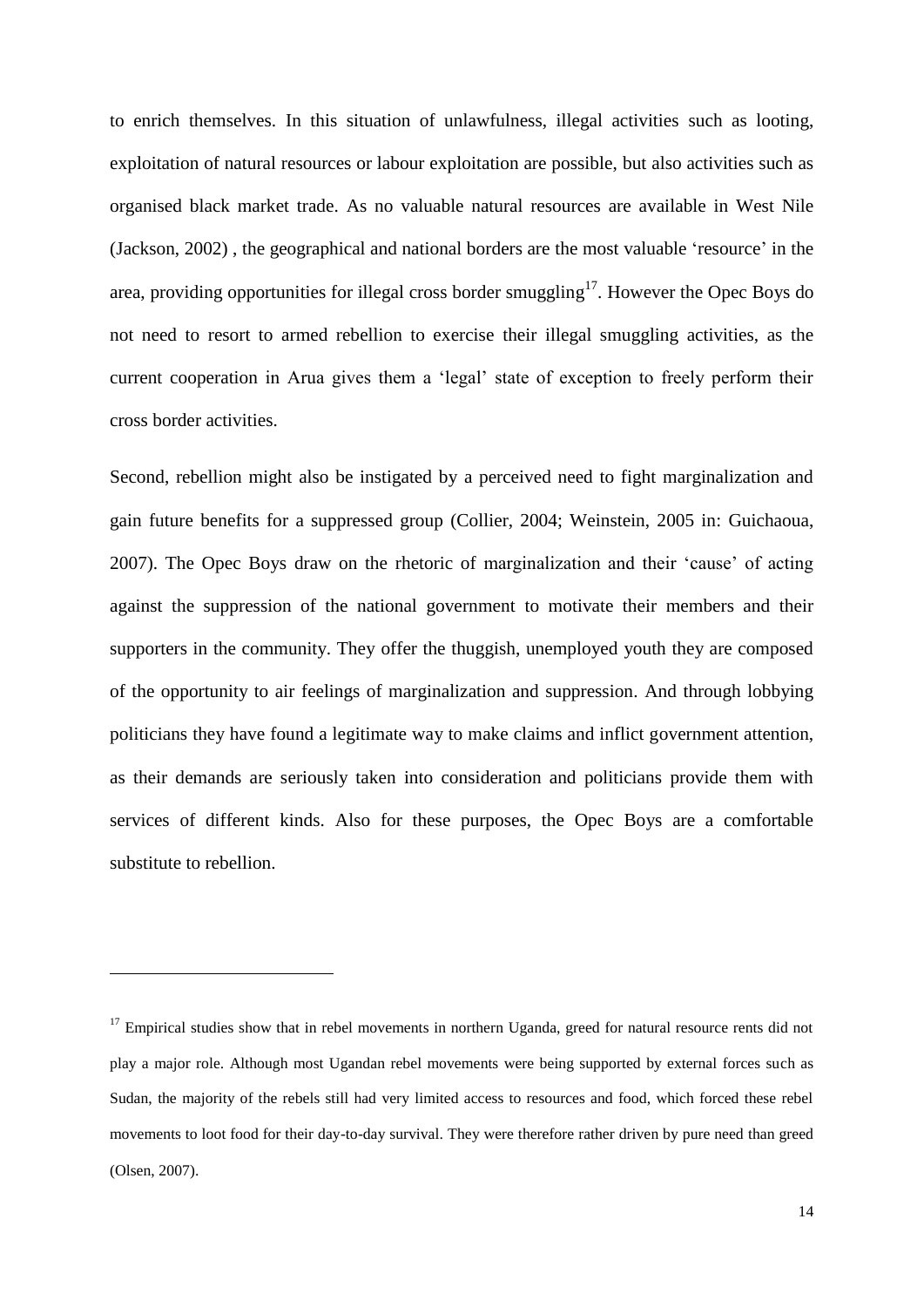Moreover, social pressure in West Nile strongly acts against the (re-)formation of rebel groups. After decennia of armed conflict, the general public in West Nile strongly opposes armed rebellion, which discourages the Opec Boys in this regard because it would seriously reduce their support by the community. Lastly, as shown below, given the daily profits one can gain by smuggling fuel, rebellion has a large opportunity cost for each individual Opec Boy. For all of the reasons mentioned here, it can be argued that rebellion is a costly alternative for the Opec Boys as a group and for its members individually. Therefore we can reasonably take on the assumption that  $rebel<sub>O</sub> >> 0$  (3.2.1.a).

The benefits of the fuel smuggle for the Opec Boys consists of the aggregate net return of fuel traded by all Opec Boys and is labelled  $\Pi_o(q_o)$  with  $q_o \in \{q_o^d, q_o^c\}$ . *O*  $q_o \in \{q_o^d, q_o^c\}$ ,  $q_o^c$  being the volume of fuel traded in absence of harassment and confiscation by customs or police and  $q_o^d$  the volume of fuel traded when there is confiscation and taxation. It is taken that  $(q_o^d) < \Pi_o(q_o^c)$  $\Pi_o(q_o^d) < \Pi_o(q_o^c)$  (3.2.1.b)<sup>18</sup>. Given the relatively high and secure income and other benefits the Opec Boys offer, this trade is a lucrative alternative to rebellion for most individuals<sup>19</sup>; even more so if the dislocation and disruption of community and family life when joining a

<u>.</u>

 $18$  Although we assume that aggregate profits in times of defection by the politician are lower than profits under unlimited trade, one could argue that a reduced supply of fuel on the market can cause prices to rise. However, three regular petrol stations still serve the market which limits scarcity induced price increases of smuggled fuel. <sup>19</sup> It is estimated that on average, the daily profit (nominal) of an Opec Boy ranges from 24,000 UGX (10.2  $\epsilon$ ) from 2000 to 2005, up to 36,500 UGX (15.5  $\epsilon$ ) currently. Compared to the average daily household income in Northern Uganda, which is 6968 UGX (3  $\epsilon$ ) in urban areas and 2541 UGX (1 $\epsilon$ ) in rural areas, this is a relatively high income (UNHS 2005/2006). Furthermore, the association of the Opec Boys provides protection, informal credit and insurance to its members. Yet it was impossible to get more informed estimates of the Opec Boys' average profit and their returns in times of cooperation and in times of defection.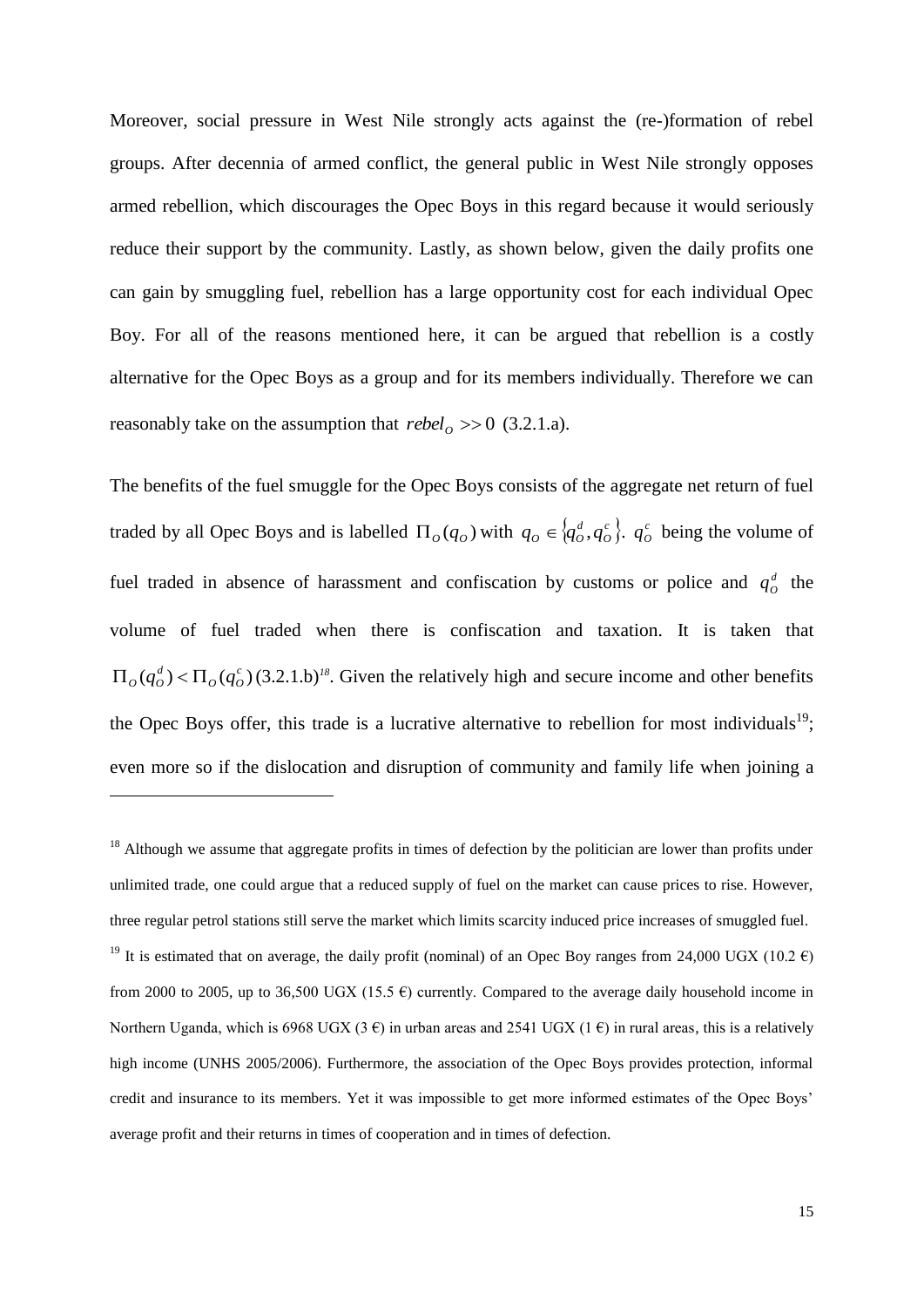rebel group are taken into consideration. So, in line with the argumentation that the risky 'profession' of rebel is costly and given that the Opec Boy association answers to a large extent potential economic or grievance induced motives for rebellion, it is presumed that  $rebel<sub>O</sub> > \Pi<sub>O</sub>(q<sub>O</sub><sup>c</sup>)(3.2.1.c).$ 

The other player in the game, the politician, also has two strategies. His cooperation consists, firstly, of lobbying police and customs and secondly, of making sure no fuel is confiscated in town and only limited confiscation takes place on the smuggling routes. Additionally, he provides members of the Opec Boys with financial and material support and protection. For simplicity, these efforts are taken to cost the politician  $\text{nil}^{20}$ .

The politician defects by allowing full-scale confiscation and taxation of smuggled fuel - both in town and on the smuggling routes - and even the arrest of Opec Boys. In this case he gains the sum of taxes on confiscated fuel  $T_p(q^{con}) > 0$  (3.2.1.d). When no fuel is confiscated, i.e. when the politician cooperates, no taxes are recovered and  $q^{con} = 0 \Rightarrow T_p(0) = 0$  (3.2.1.e)<sup>21</sup>. If

1

 $21$  Checking the archives – a few ragged notebooks - of the Uganda Revenue Authorities (URA) provided very little information on the amount of fuel confiscated by URA. No systematic records are kept at the URA and there is no recording of what the mobile police confiscates (since their confiscation is illegal). The URA manager roughly estimates that 500 to 3000 litres of fuel are confiscated per month (early 2005 up to April 2007) (interview data 02-05-07). Confiscated fuel is either stored, sent to Kampala or auctioned locally as a way to recover lost taxes. It is unclear what happens to the confiscated fuel – there are no records on how much is stored, how much is sent and how much is auctioned - and what is the amount of taxes recovered. Accurate estimates of  $T_p(q^{con})$  in times of cooperation and in times of defection are therefore impossible. But from interviews and long-term participant observation it is apparent that during cooperative stages no fuel is supposed

<sup>&</sup>lt;sup>20</sup> Taking a cost into account would not change the game as  $T_p(q^{\text{con}}) > 0 \Rightarrow T_p(q^{\text{con}}) > T_p(q^{\text{con}}) > T_p(q^{\text{con}}) > T_p(q) - x$ , therefore  $t_p > r_p - x$  and  $p_p > s_p - x$ .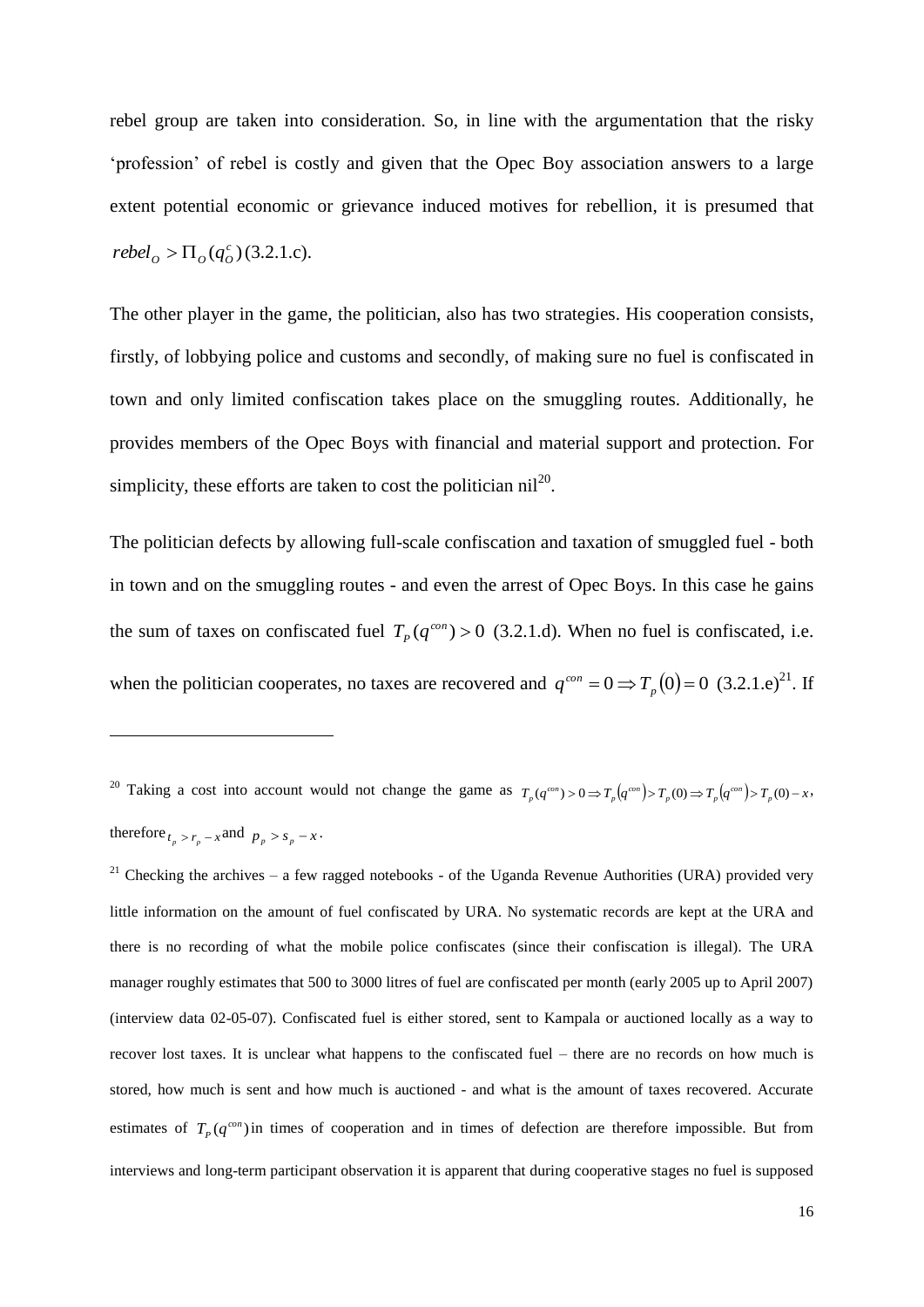the Opec Boys defect, the politician faces the cost of the Opec Boys' transformation into rebels  $rebel_{P} > 0$  (3.2.1.f).

Table 2 summarizes this game and each player's payoffs in different situations given the assumptions:

| $-rebelo << 0$                   | (3.2.1.a) |
|----------------------------------|-----------|
| $\Pi_o(q_o^d) < \Pi_o(q_o^c)$    | (3.2.1.b) |
| $rebelo > \Pio(qoc)$             | (3.2.1.c) |
| $T_p(q^{con}) > 0$               | (3.2.1.d) |
| $q^{con}=0 \Rightarrow T_p(0)=0$ | (3.2.1.e) |
| $-rebel_{p} < 0$                 | (3.2.1.f) |

Table 2: Bi-matrix of the game with the Opec Boys' rebel threat

|                     |           | Politician                                          |                                        |  |
|---------------------|-----------|-----------------------------------------------------|----------------------------------------|--|
|                     |           | Cooperate                                           | <b>Defect</b>                          |  |
| Opec<br><b>Boys</b> | Cooperate | $(u_0, u_p) = (r_0, r_p)$                           | $(u_0, u_p) = (s_0, t_p)$              |  |
|                     |           | with $r_o = \prod_o (q_o^c) + 0$                    | with $s_o = \prod_{o} (q_o^d) + 0$     |  |
|                     |           | and $r_p = T_p(0) + 0$                              | and $t_p = T_p(q^{con}) + 0$           |  |
|                     | Defect    | $(u_{\alpha}, u_{\beta}) = (t_{\alpha}, s_{\beta})$ | $(u_0, u_p) = (p_0, p_p)$              |  |
|                     |           | with $t_o = \prod_o (q_o^c) - rebel_o$              | with $p_o = \prod_o (q_o^d) - rebel_o$ |  |
|                     |           | and $S_p = T_p(0) - rebel_p$                        | and $p_p = T_p(q^{con}) - rebel_p$     |  |

Having defined this game, we come to the following proposition:

*Proposition 1: Given the assumptions 3.2.1.a, d, e and f, the Nash equilibrium of the above defined one-stage game, where defection by the Opec boys is rebellion, consists of the Opec Boys cooperating and the politician defecting.*

to be confiscated in Arua town. So by assuming  $q^{con} = 0$  in times of cooperation this limits to the 'game' in

Arua.

 $\overline{a}$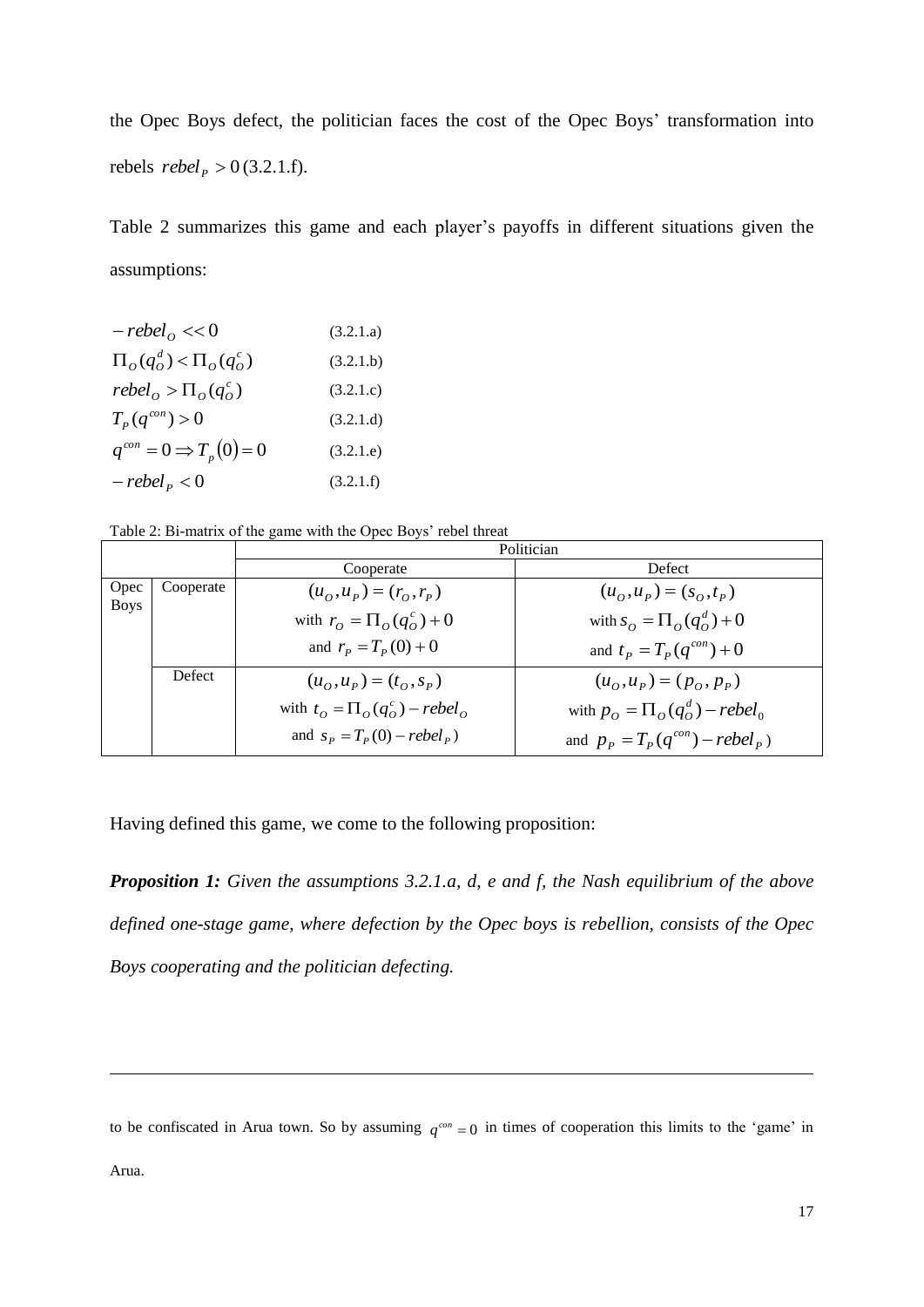*Proof:* To identify the Nash equilibrium of the above defined game we look for the Opec Boys' best response in case the politician defects and in case the politician cooperates. Correspondingly, we determine the politician's best response to both of the Opec Boys' possible strategies. If the player's respective best responses concur this is a Nash equilibrium of this game.

First, if the politician's strategy is to cooperate, the Opec Boys' best response is to cooperate as this gives them the highest payoff ( $r_o > t_o$ ). When the politician defects, the Opec Boys' strategy with the highest gains is to cooperate since  $s_o > p_o$ . Defecting by the Opec Boys is essentially a dominated strategy in this case.

Second, the politician gains most by defecting if the Opec Boys cooperate  $(t_p > r_p)$ . If the Opec Boys would defect, defection will also be the politician's strategy with the highest payoff ( $p_p > s_p$ ). Hence cooperation is a dominated strategy for the politician.

The best responses uniquely concur where the politician defects and the Opec Boys cooperate. This thus constitutes the unique Nash equilibrium of this one-stage game. Payoffs for the Opec Boys and the politician are  $(u_0 = \Pi_0(q_0^d) + 0; u_p = T_p(q^{con}) + 0)$ . *Q.E.D.* 

The next step to assess whether the Opec Boys' rebel threat is effective in enforcing their agreement with the politician through a repeated play mechanism is to look if infinitely repeating<sup>22</sup> the above defined one-stage game can lead to cooperation being a sub-game perfect Nash equilibrium<sup>23</sup>. We can conclude that given our assumptions and given the underlying one-stage game, the Opec Boys' threat of defecting and becoming rebels as

 $22$  Or playing an indefinite number of rounds.

 $23$  An operational definition will be given later.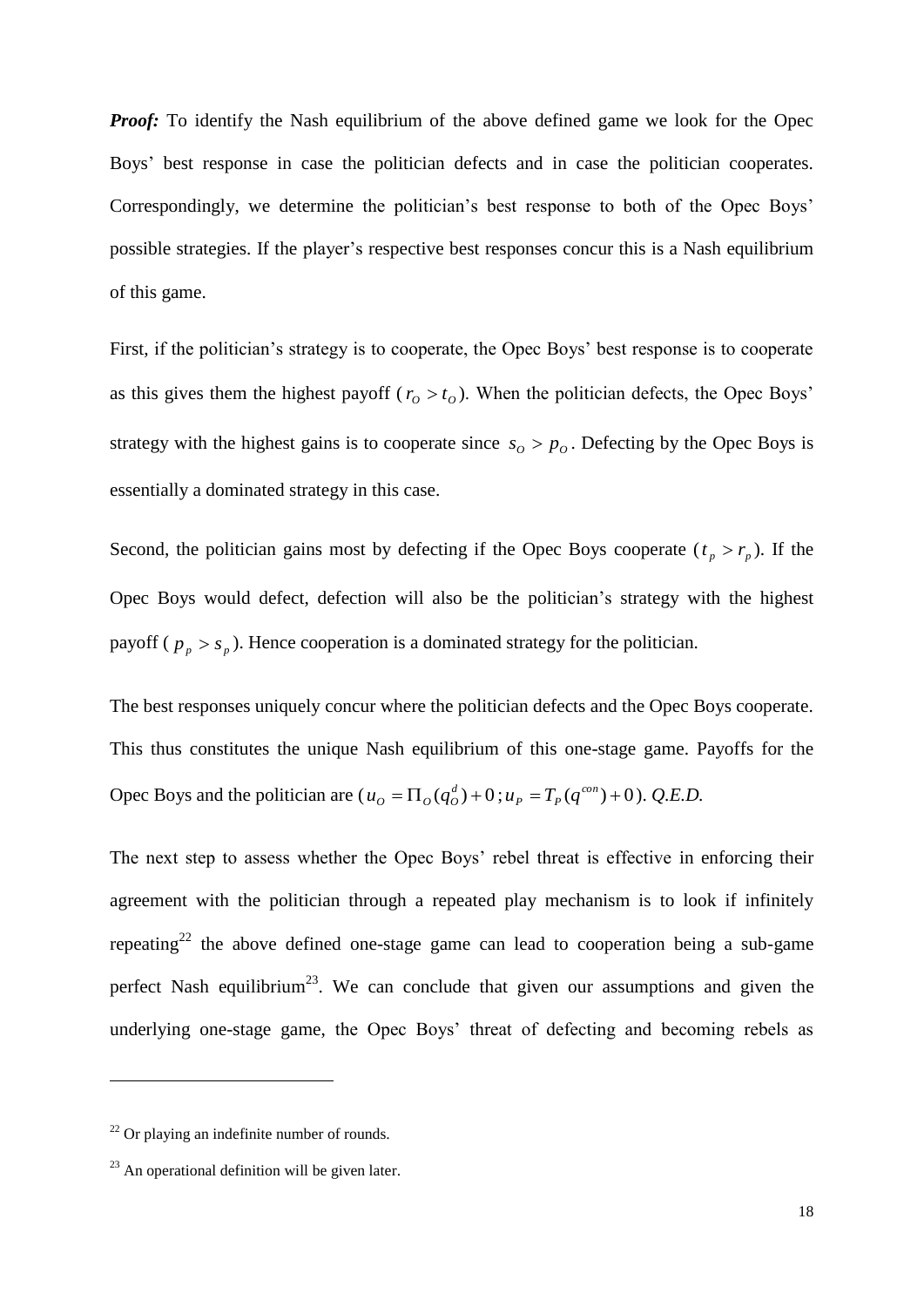punishment for defection by the politician is not credible. However, in the game as it is defined here, mutual cooperation would benefit the Opec Boys as their smuggling profits would be higher  $(\Pi_o(q_o^d) < \Pi_o(q_o^c))$  $\Pi_o(q_o^d)$  <  $\Pi_o(q_o^c)$  (3.2.1.b) But this is not a Pareto-improvement compared to the one-stage game Nash equilibrium because, if the Opec Boys cooperate, the politician is worse off by cooperating than by defecting as there are no recovered taxes  $(t_p > r_p)$ . Therefore, infinitely repeating this game could never lead to mutual cooperation between the two players because of the lack of a credible punishment by the Opec Boys and because mutual cooperation is Pareto inferior $24$ .

Since cooperation is clearly observed in Arua, this is unlikely to be the game played. Besides, if this would be the game played, there would be no obvious reason why the Opec Boys offer political support and why they take up responsibilities in the community.

#### *3.2.2. Political mobilization and maintaining order: Credible promises?*

<u>.</u>

Observing the efforts the Opec Boys undertake for the community and the enormous impact of their social and political support for the politician's success, calls for a closer look at a game where these elements constitute the payoffs. Hence we will consider a one-stage game where abandoning all political and social support for the politician and provoking chaos in the community is the Opec boys' defection and determine the theoretical Nash equilibrium of this

<sup>&</sup>lt;sup>24</sup> Likewise, the Opec Boys' threat of 'closing the taps' when they feel the politician does not support or protect their business well enough, is not deemed credible (definitely not in the long run), as it on a long term translates the net profit made in the fuel business into net losses as capital investments and working capital (like bicycles, jerry cans, advance payments) are acquired but sales are stopped. The Opec Boys' defection would be a dominated strategy and the game would take the same form as the above defined 'rebel threat game'. Nevertheless, short term fuel sale embargos by the Opec Boys in Arua town are observed in the light of causing civil disorder. But in line with the above reasoning, these embargos are always of short duration.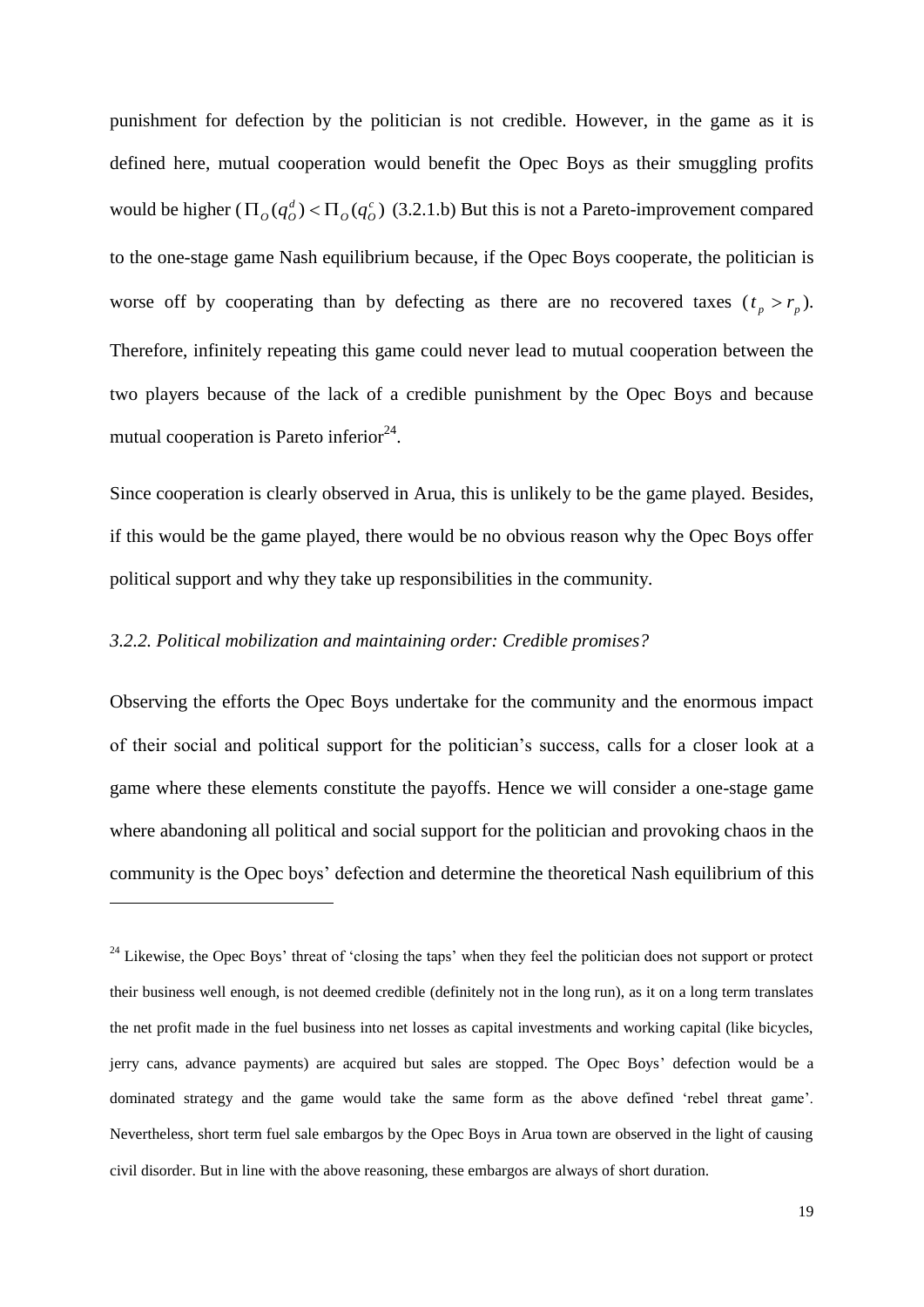game. Next, we will assess whether repeating this game can be the mechanism ensuring enforcement of the agreement between the Opec Boys and the politician.

In this game, cooperation by the Opec Boys consists of ensuring political support and community approval for the politician and avoiding civil disorder. When the Opec Boys cooperate they face the cost  $Soc_{\rho}$  which stands for the aggregate net costs to the group of Opec Boys of avoiding chaos, engendering community appreciation for the politician and for active political mobilization and support (with  $Soc_{\rho} > 0$  (3.2.2.a)). When they defect, the cost of not organising political mobilisation and social support is evidently nil. Furthermore, it is assumed that when the Opec Boys invoke civil disorder it does not imply a high cost, for simplicity this cost is set at zero here<sup>25</sup>.

As defined in the previous game, the fuel smuggle gives the Opec Boys an aggregate net return  $\Pi_o(q_o)$  with  $q_o \in \{q_o^d, q_o^c\}$ *O*  $q_o \in \{q_o^d, q_o^c\}$  and  $\Pi_o(q_o^d) < \Pi_o(q_o^c)$  $\Pi_{\theta}(q_{\theta}^d) < \Pi_{\theta}(q_{\theta}^c)$  (3.2.1.b). Since the cost of the Opec Boys' efforts for society and the politician are considered negligible compared to the profits they make out of the fuel trade - but they are not zero either - it is taken that  $\Pi_o(q_o^c)$  >  $Soc_o$  > 0 (3.2.2.b).

One of the strategies of the politician is cooperation which consists of support and protection of the fuel smugglers. These efforts are assumed to cost the politician nothing. When the politician defects there is confiscation and the politician gains taxes on the confiscated fuel  $(T_p(q^{\text{con}}) > 0 \text{ (3.2.2.c)}).$  This is zero when the politician cooperates  $(q^{\text{con}} = 0 \Rightarrow T_p(0) = 0$  $(3.2.2.d)$ ).

<u>.</u>

<sup>&</sup>lt;sup>25</sup> The game would be similar to the 'rebel threat game' if provoking civil disorder would cost the Opec Boys more than  $Soc_{\rho}$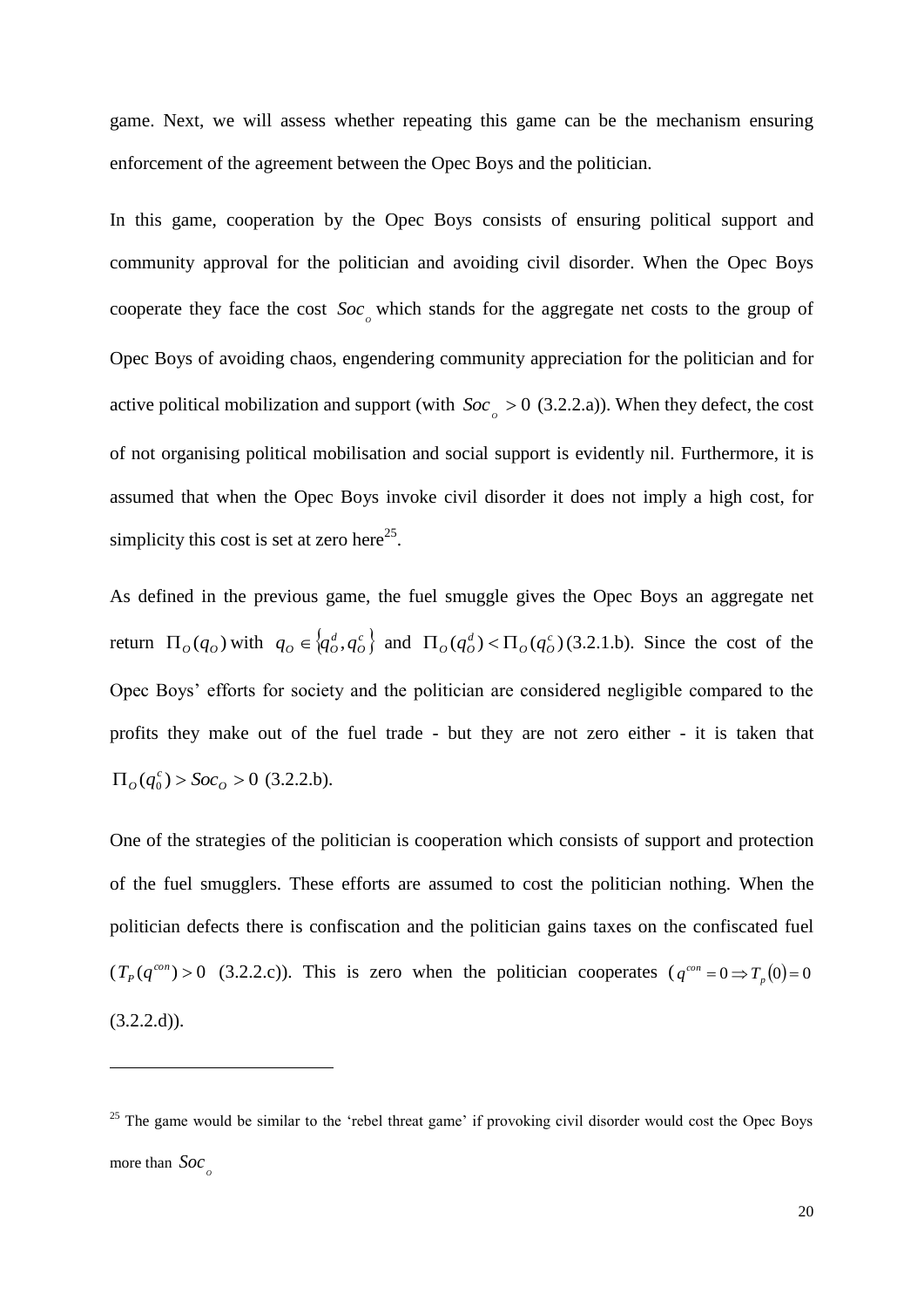In case the Opec Boys defect, the politician suffers an important cost because of the loss of community stability and the loss of political support. Therefore  $NoSup_{P}$  stands for the sum of the cost of urban chaos, the cost for the politician of decisions disapproved by society, the cost of boycotts of election campaigns by the Opec Boys and the opportunity cost of their political support (with  $NoSup_{p} > 0$  (3.2.2.e)). When the Opec Boys cooperate, the politician enjoys peace and order in the community and political support. These benefits are represented by  $Sup_{P}$  which stands for the sum of the benefits of the politician's popularity and approval by the community, the benefits of active political and electoral support by the Opec Boys and the indirect gain of peace in the community (with  $Sup_{P} > 0$  (3.2.2.f)).

The game defined here is summarized in table 3 specifying each player's payoffs in different situations, given the following assumptions:

| $Soc_{\rho} > 0$                         | (3.2.2.a) |
|------------------------------------------|-----------|
| $\Pi_{\alpha}(q_0^c) > Soc_{\alpha} > 0$ | (3.2.2.b) |
| $T_p(q^{con}) > 0$                       | (3.2.2.c) |
| $q^{con} = 0 \Rightarrow T_p(0) = 0$     | (3.2.2.d) |
| $NoSup_{P} > 0$                          | (3.2.2.e) |
| $Sup_{P} > 0$                            | (3.2.2.f) |

| Table 3: Bi-matrix of the game with the Opec Boys' social and political support promise |  |  |  |
|-----------------------------------------------------------------------------------------|--|--|--|
|                                                                                         |  |  |  |

|                     |           | Politician                                          |                                        |  |  |  |  |
|---------------------|-----------|-----------------------------------------------------|----------------------------------------|--|--|--|--|
|                     |           | Cooperate                                           | Defect                                 |  |  |  |  |
| Opec<br><b>Boys</b> | Cooperate | $(u_0, u_p) = (r_0, r_p)$                           | $(u_0, u_p) = (s_0, t_p)$              |  |  |  |  |
|                     |           | with $r_o = \prod_{o} (q_o^c) - Soc_o$              | with $s_o = \prod_{o} (q_o^d) - Soc_o$ |  |  |  |  |
|                     |           | and $r_p = T_p(0) + Sup_p$                          | and $t_P = T_P(q^{con}) + Sup_n$       |  |  |  |  |
|                     | Defect    | $(u_{\alpha}, u_{\beta}) = (t_{\alpha}, s_{\beta})$ | $(u_0, u_p) = (p_0, p_p)$              |  |  |  |  |
|                     |           | with $t_o = \prod_o (q_o^c) - 0$                    | with $p_o = \prod_{o} (q_o^d) - 0$     |  |  |  |  |
|                     |           | and $s_p = T_p(0) - NoSup_p$                        | and $p_p = T_p(q^{con}) - NoSup_p$     |  |  |  |  |

Having defined the game leads to the following proposition: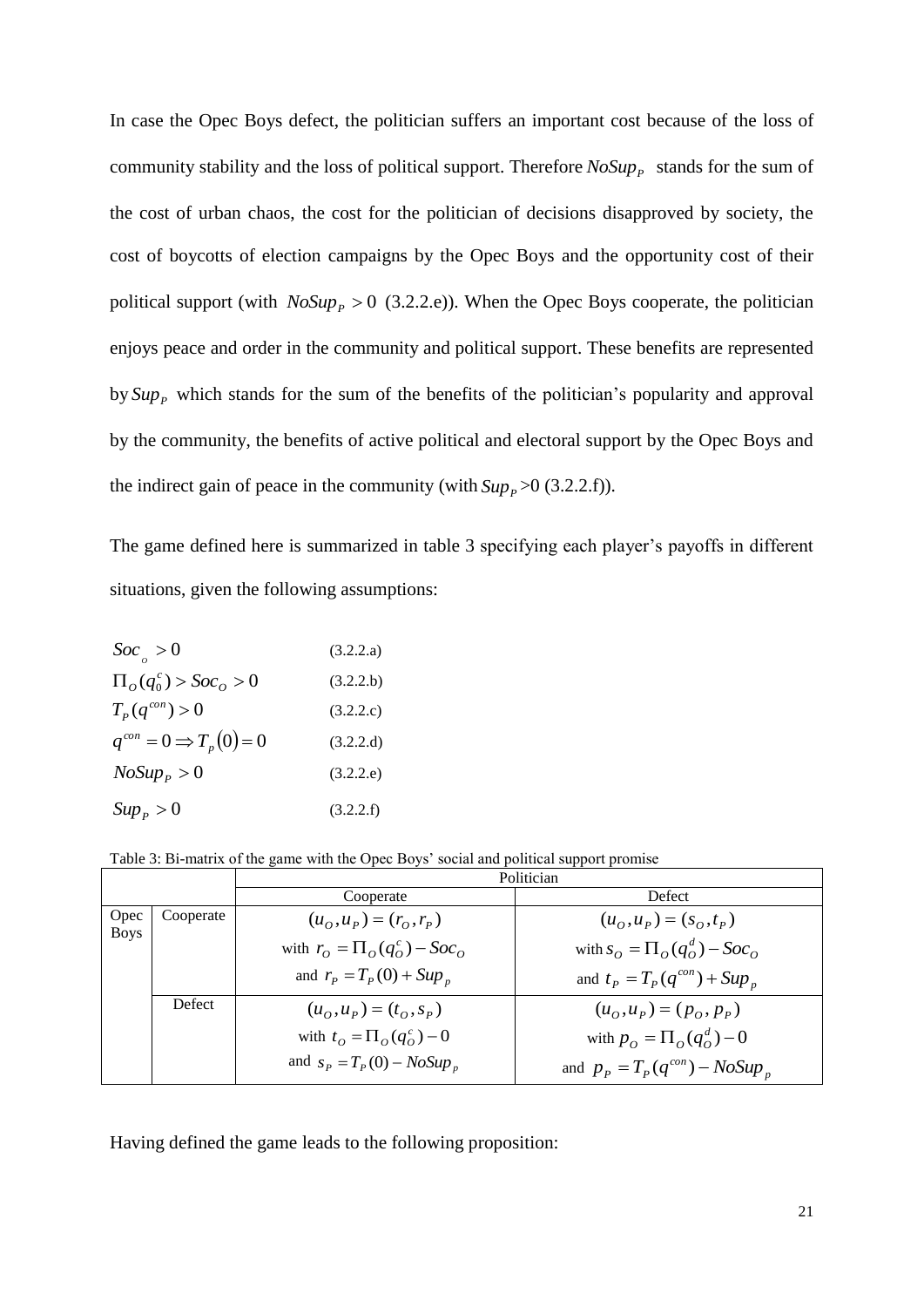*Proposition 2: Given the Opec boys defect by provoking civil disorder and abandoning social and political support to the politician and given the assumptions 3.2.2.a, c, d, e and f, the unique Nash equilibrium of the above defined one-stage game is defection by both the Opec Boys and the politician.*

*Proof:* We look for the Nash equilibrium in this game by assessing if the players' best responses to each others strategies are in accord. Firstly, both in case the politician cooperates and in case he defects, the best strategy for the Opec Boys is to defect as they avoid the cost of social and political support  $(t_o > r_o$  and  $p_o > s_o$ ). In this game, cooperation is a dominated strategy for the Opec Boys. Secondly, whether the Opec Boys defect or cooperate, the politician's best response is to defect each time because this generates tax revenues  $(t_p > r_p$  and  $p_p > s_p$ ). Also for the politician cooperation is therefore a dominated strategy. By consequence, the Nash equilibrium of this game is unique and consists of both the politician and the Opec Boys defecting. The respective payoffs are then  $(u_o = \Pi_o(q_o^d) - 0$ ;  $u_p = T_p(q^{con}) - NoSup_p$  $u_p = T_p(q^{con}) - NoSup_p$ ). *Q.E.D.* 

Mutual defection is thus the outcome of the one-stage game where the Opec Boys defect by causing community disorder and ending their social and political support for the politician. However, mutual cooperation is a Pareto improvement to mutual defection on two conditions. First, the Opec Boys' net gain from unlimited trade minus the cost for support has to be larger than the profits under confiscation, or  $\Pi_0(q_o^c) - Soc_o > \Pi_0(q_o^d)$  $\Pi_{\mathcal{O}}(q_o^c) - \mathcal{S}oc_o > \Pi_{\mathcal{O}}(q_o^d)$  (3.2.2.g). Second, the politician's benefit from social and political support has to be larger than the net gain from taxes minus the costs associated with political boycotts and civil disorder, or  $Sup_{P}$  >  $T_{P}(q^{con})$  –  $NoSup_{P}$  (3.2.2.h). In this case, the game takes the form of a Prisoners' dilemma game.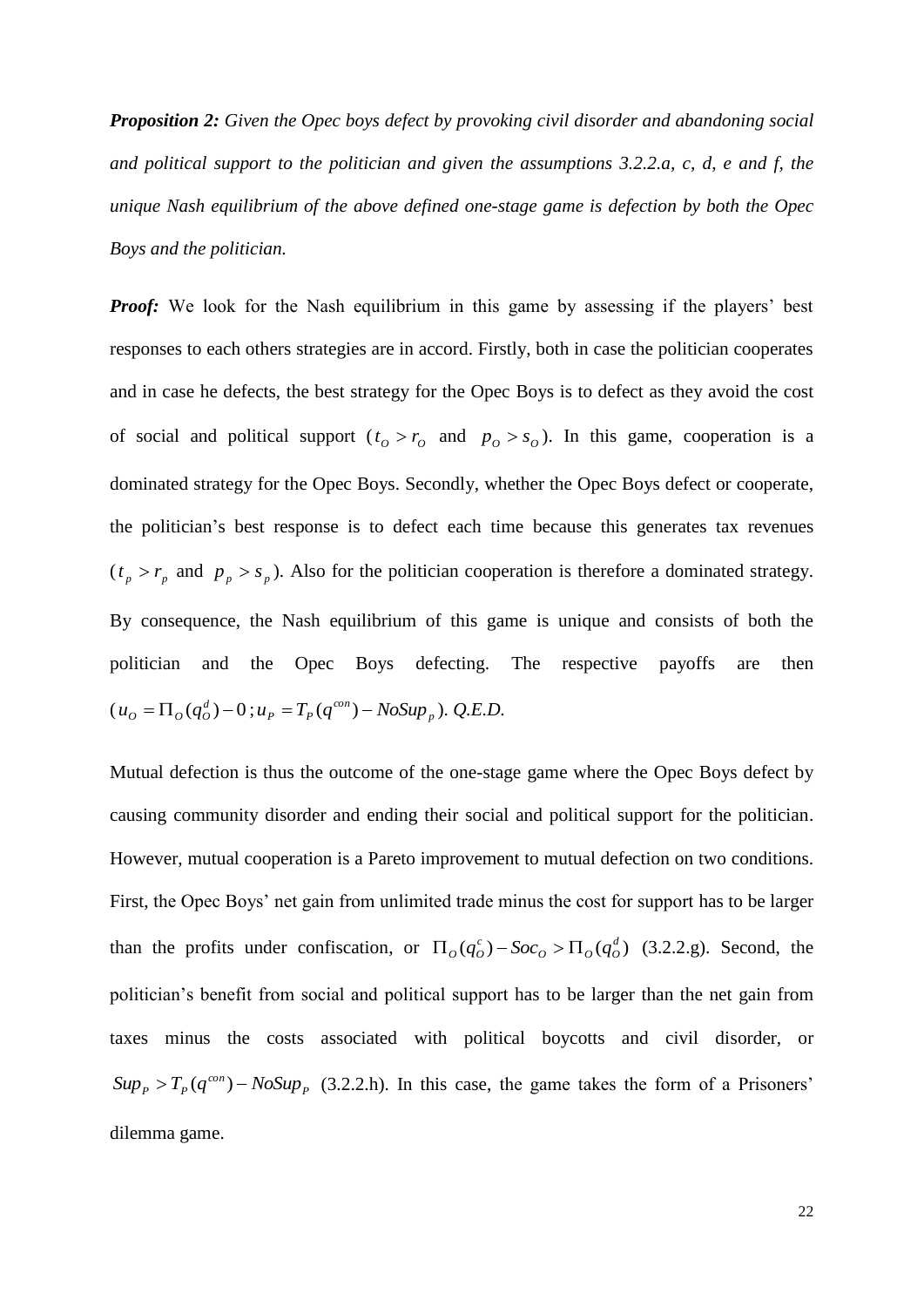The first condition 3.2.2.g can be taken as valid since the Opec Boys' profits from unlimited fuel trade  $\Pi_o(q_o^c)$  are very high and the efforts for society and the politician  $Soc_o$  are insignificant compared to those profits. Case study information suggests that the aggregate profits  $\Pi_o(q_o^d)$  are seriously reduced when massive confiscation takes place. Some Opec Boys lose so much they go bankrupt and leave the business. The validity of the second condition 3.2.2.h can be inferred from the following qualitative indications: The recovered taxes  $T_p(q^{con})$  are merely an indirect benefit to the politician (although there are 'rumors' they also profit directly). Also the cost of chaos, campaign boycotts and losing the Opec Boys' political support  $NoSup_{p}$  can be considerable, especially because these can cause electoral defeat. The direct and individual benefits to the politician in terms of social and political support (or non-boycott) and order in the community,  $Sup_{P}$ , are valued high and also constitutes a reinforcement of his position in power (which gives access to various other sources of income).

Theoretically, given the conditions 3.2.2.g and 3.2.2.h, cooperative behavior *can* be sustained as a subgame-perfect Nash equilibrium if this Prisoners' Dilemma game is infinitely repeated<sup>26</sup>, provided that the future is not discounted too heavily, i.e. the discount factor  $\delta$  is close enough to one, and a credible and suitable punishment strategy is believed to be in place (Gibbons, 1992).

As cooperation is clearly observed in Arua, it is probable that this is the repeated play mechanism adopted to enforce their agreements. And in this game refraining from causing

<sup>&</sup>lt;sup>26</sup> Under the assumption of stationarity, meaning the same game is repeated over and over which is confirmed by the field information.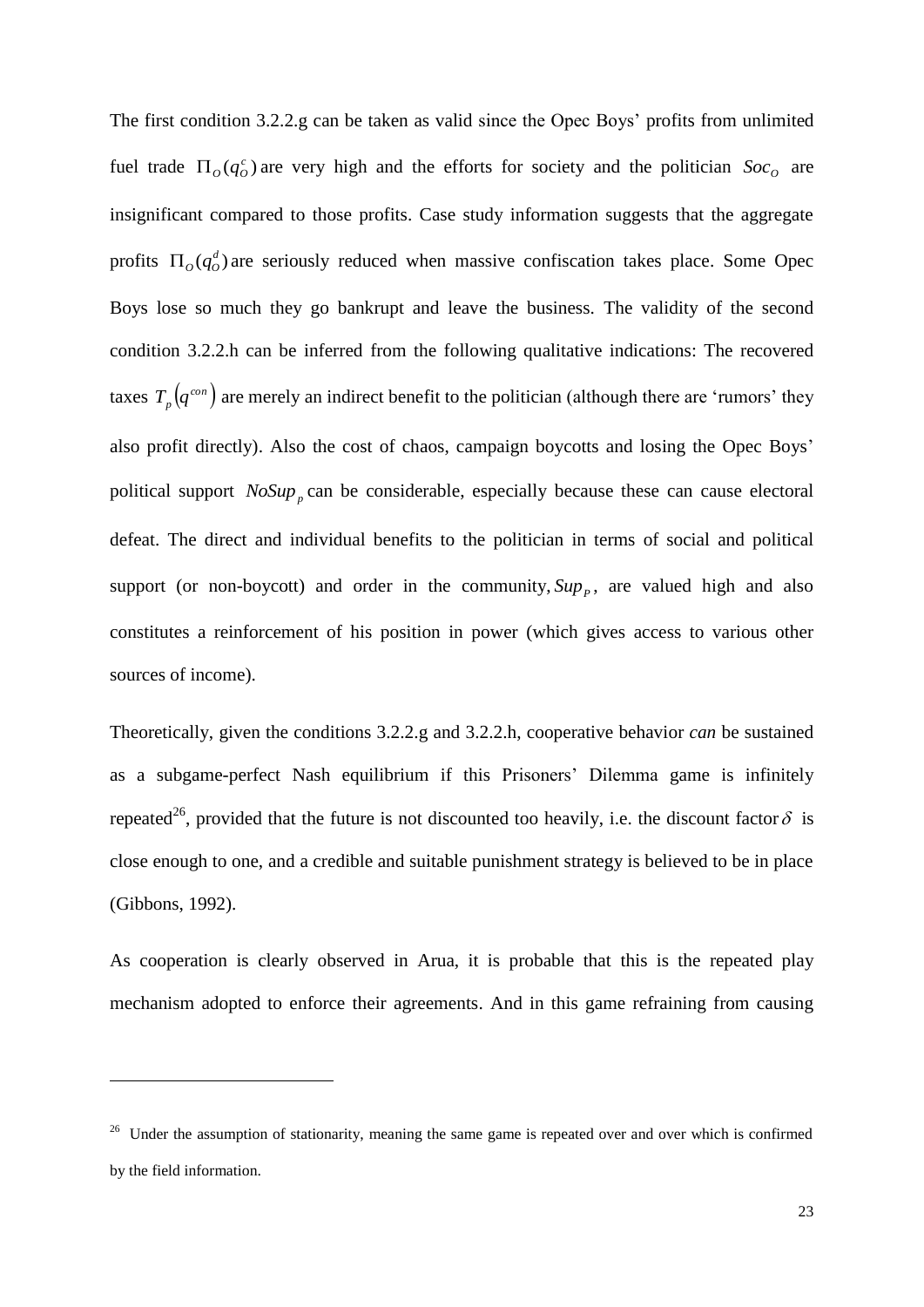turmoil and offering political and social support are the Opec Boys' 'promises' that matter $^{27}$ . In return, the politician in question promises tolerance of the smuggling business and protection. These promises make mutual cooperation a potential subgame perfect Nash equilibrium. The Uganda Revenue Authority vice manager seems to support this hypothesis. Answering why the Opec Boys are selling their fuel so openly, he argues: 'We look at risk management! How much can we recover from lost taxes, and how much chaos can we cause in town through chasing them<sup> $28$ </sup>.

In order to make out whether indeed the players have adopted a credible and suitable punishment strategy we first return to case evidence of instances of cooperation and defection after which we interpret this in a game theoretical framework.

## 3.3. The Opec Boys and politicians in good times and in bad times: Repeated play mechanisms

Next with case evidence will be shown that the players indeed repeat a version of the above defined game. They both have adopted trigger strategies with subsequent phases of cooperation and punishment to inflict mutual cooperation. Later we formally define the repeated play mechanism.

 $27$  This also explains why the Opec Boys take up responsibilities in the community and lobby for the rights of 'marginalized' groups in society. This way they gain respect by the community and the ability to mobilize people. Their societal and internal legitimacy however also draws on the rhetoric of marginalization and in principle they mobilize people to support politicians critical towards the national government, which is claimed to marginalize people from northern Uganda in general and the West Nile region in particular. Therefore, the cooperation with politicians alongside the government consists of refraining from boycotting political campaigns instead of active support which would not be accepted by the Opec Boys' followers.

<sup>28</sup> Interview, Arua, 10-04-07.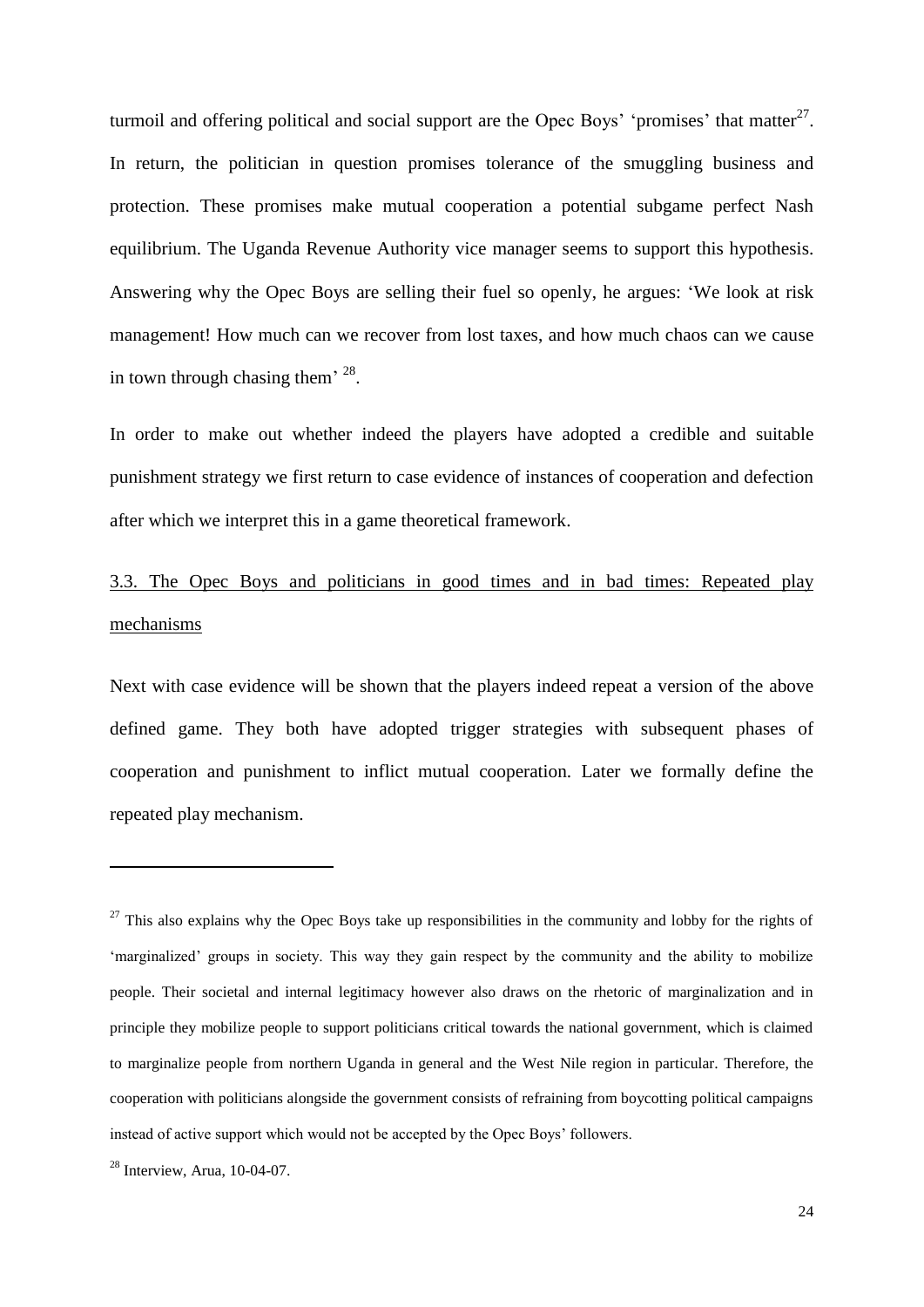#### *3.3.1. An eye for an eye and a tooth for a tooth… and back to 'business': Case evidence*

The political and social power of the Opec Boys was at its peak during the first half of the nineties under the charismatic leadership of Kaku, who was the initiator of the Opec Boys. During this period, transit trucks would simply offload their fuel in town, and fuel was sold openly in two hundred liter drums. Moreover, the Opec Boys were offering many jobs to local unemployed men, not only in the fuel business, but also in other companies which they had started (such as a construction company). Also their community services were at their peak during this period, as – under the strict command of Kaku – the Opec Boys would clean the town or offer free transportation for funerals.

Things started changing from the 1994 Constituent Assembly elections onwards. During these elections, the Opec Boys strongly supported radical government critic Zubairi Atamvaku Nasser. As these were the first national general elections under the Museveni regime (and under the existence of the Opec Boys), it was the first time during which the Opec Boys demonstrated their political power. Yet they were under strong governmental pressure to support the pro-government candidate which they refused. As opposition candidate Atamvaku easily won the elections, the government interpreted this as defection of the Opec Boys and started being harder on the Opec Boys by confiscating more fuel and temporarily arresting some of them. The defection continued after 1994 and the Opec Boys continued being confrontational against the government authorities by disturbing their meetings, tearing down their posters and so on. Furthermore, despite strong government pressure, the Opec Boys again strongly backed the opposition candidate, Paul Ssemogerere, during the 1996 Presidential elections. Although defeated on a national level, Ssemogerere had a landslide victory in Arua district. Directly after this victory, the tension escalated and Kaku and other top leaders of the Opec Boys were arrested and imprisoned on accusations of being a rebel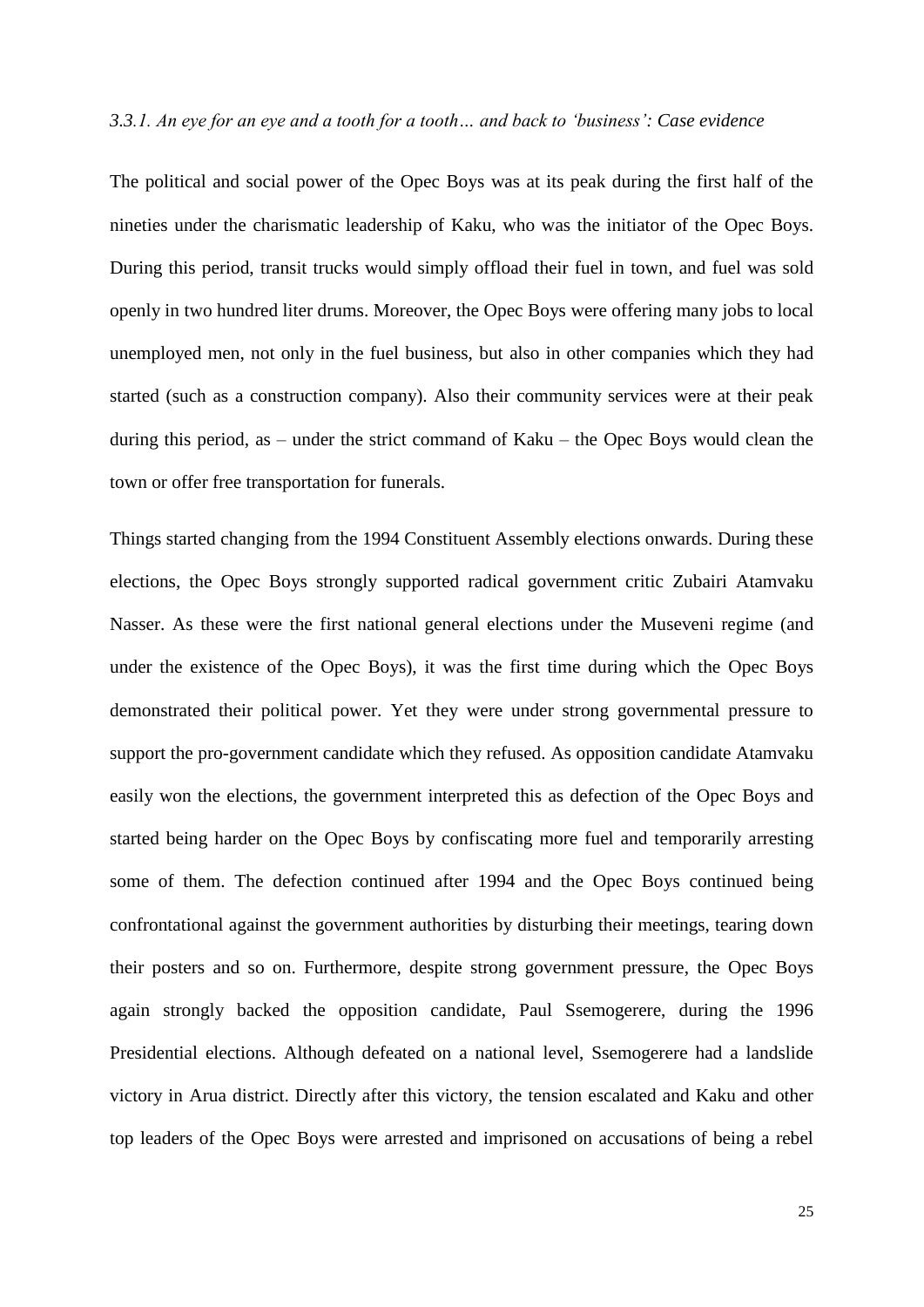collaborator. According to local analysts, this was a purely political arrest after guns were put in Kaku's garden<sup>29</sup>.

In short, the Opec Boys had become too powerful and in this situation, politicians (and government) deemed cooperation unattainable. Because of these arrests, and particularly because of the arrest of 'President Opec' Kaku, the Opec Boys lost considerable political power and impact on society. Also their other Opec businesses were closed. The Opec Boys therefore never had the same impact and power as in the first half of the nineties. After the 1996 event, they kept siding with the opposition, but they no longer have a violent antigovernment attitude: they no longer disturb meetings or harass supporters, something that had become practice under the leadership of Kaku. Nevertheless, through their loss of power, cooperation under different terms and conditions was acceptable again for politicians and could be restored.

After that, consequent periods of continued cooperation between the Opec Boys and a politician are observed in Arua. An example: during the 2001 national elections MP Naser Okuti got elected as the representative of Arua municipality. As he is a strong pro-government advocate, he did not get the Opec Boys' active support. They were however not boycotting him either, as he had always been cooperating with the Opec Boys. He was negotiating with the police whenever the Opec Boys were arrested (and he ended up bailing out Opec Boys); and was lobbying the local government, revenue authorities and national authorities if the revenue authorities were becoming too harsh on the Opec Boys. In this sense, a 'gentlemen's agreement' existed between both sides. During the 2006 elections, the Opec Boys provided

 $29$  A fact confirmed even by local government security operatives.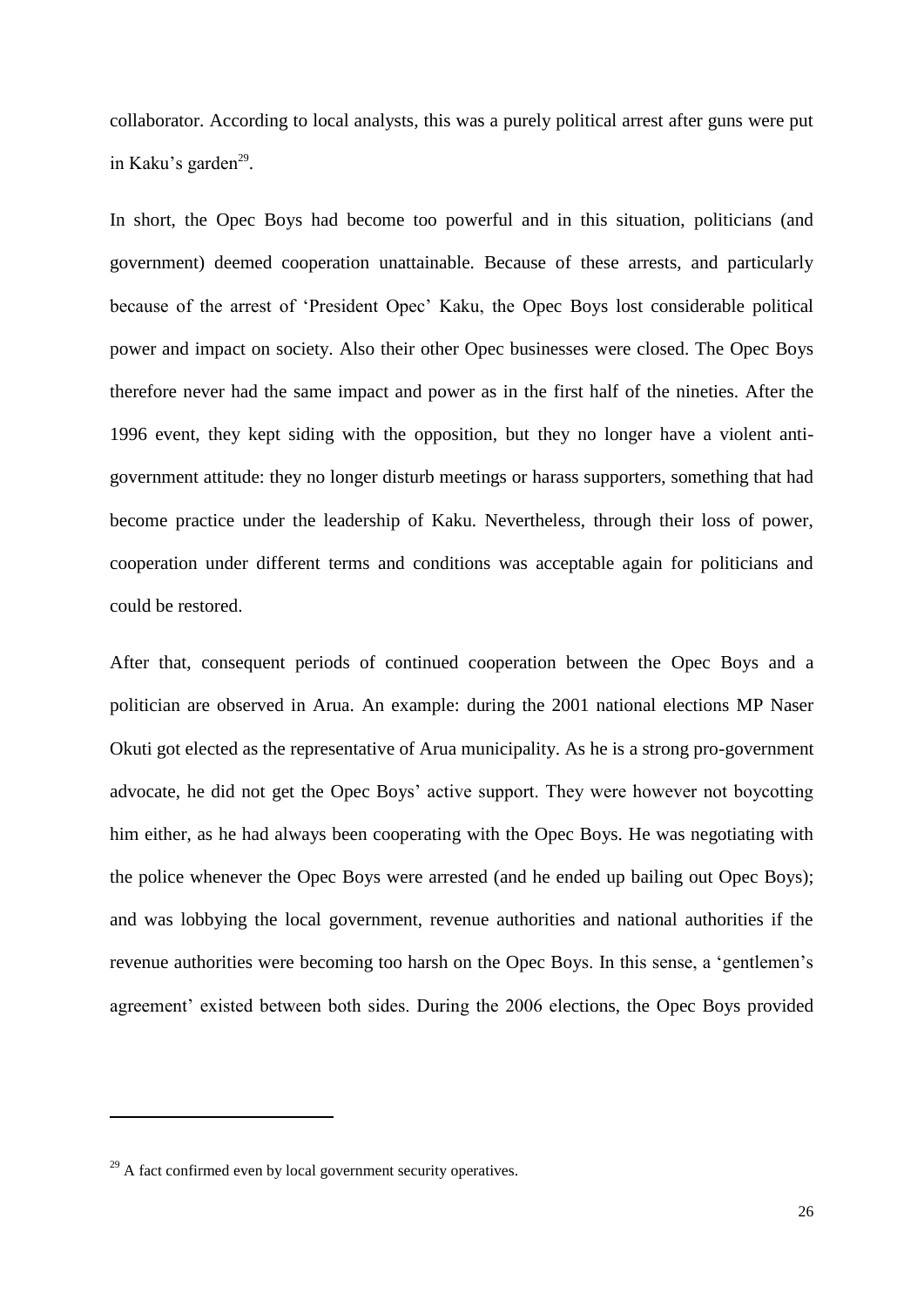strong support for vigorous opposition politician Akbar Goddi<sup>30</sup>. The Opec Boys even provided Goddi with fuel and money, and acted as his campaigning agents. Once elected, he has been looking for other employment opportunities for the Opec Boys and has been defending their case at the revenue authorities, making sure they are able to continue their activities.

But there are still instances of mutual punishment following defection of one of the players. For example in 2001, contrary to the agreements, two Opec Boys selling fuel in town were arrested, their fuel confiscated and their jerry cans taken by the mobile police. This event was a violation of the contract on two levels: Firstly, fuel is not supposed to be taken within town; and secondly, the boys were strongly mistreated (allegedly tortured in order to extract a bribe). The other Opec Boys provoked a massive protest in town, in which the mobile police officers were almost lynched, and the Opec Boys started taking revenge on all symbols of governmental power: local council offices, posters of President Museveni and so on. As a result, the government fought back, bringing in the army and arresting several Opec members. Severe fighting broke out in Arua town in which 15 people were severely injured, among which several Opec Boys. Immediately after fighting broke out, national and local politicians were looking for ways to solve the tensions. Through their efforts, assistance came directly from the highest national level: when admitted to the hospital, the injured Opec Boys were visited by the President, who was campaigning in the area; and were even given financial compensation by him for their injuries $31$ . This visit can be seen as an effort to cool down the

<sup>&</sup>lt;sup>30</sup> Again, Naser Okuti, who was standing another time, failed to win their active support because he was still considered too pro-government. He was however not boycotted either, so the cooperation lasted.

 $31$  Information independently given by several first-hand witnesses (Interview data 2005-2007).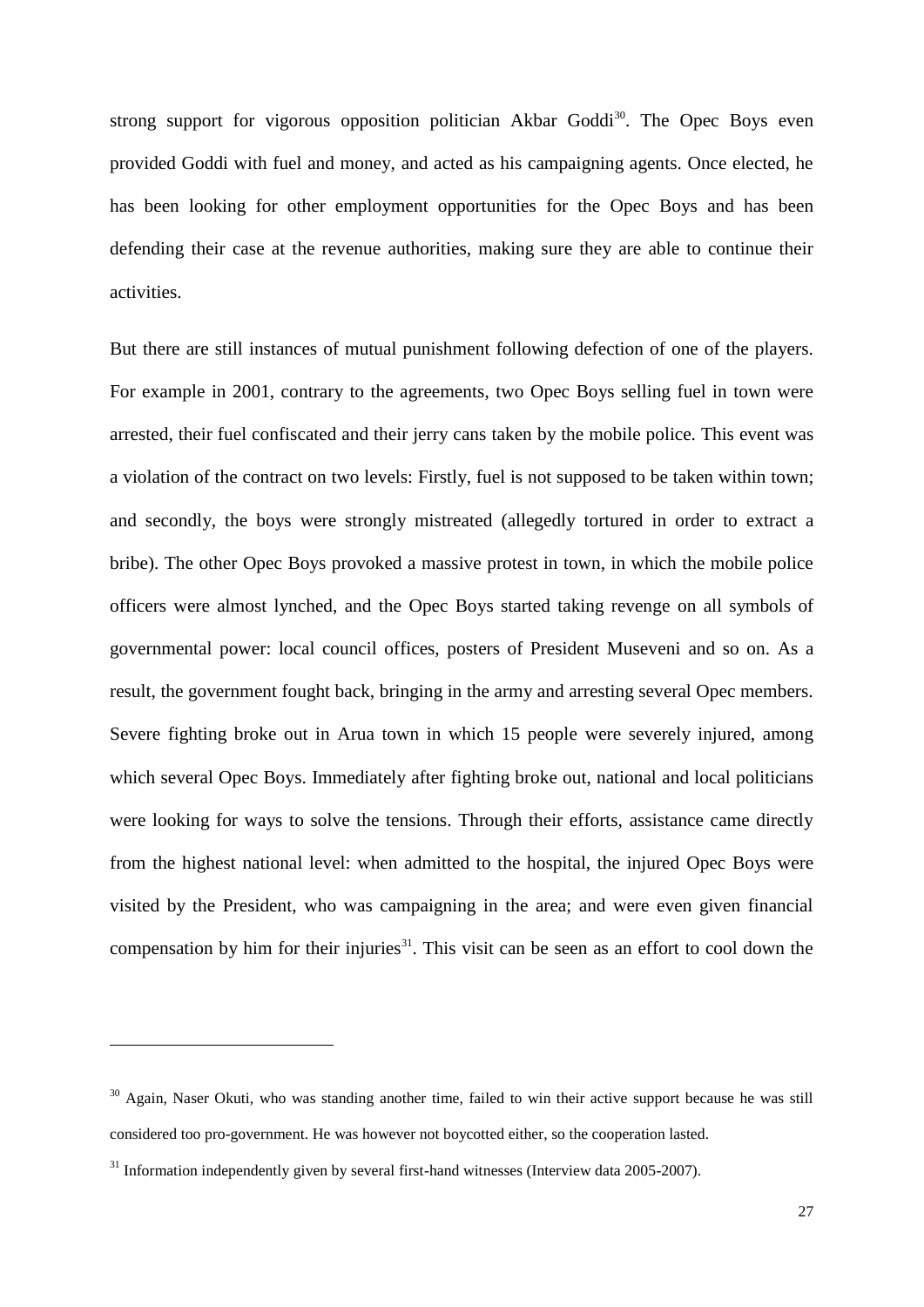situation and recognition of the political and social power of the Opec Boys. Moreover, the visit symbolized the renewed cooperation between both sides.

These examples are typical for the interactions between the Opec Boys and a politician: on several occasions, the terms and conditions of their agreement were breached– through confiscating fuel within town, or by using disproportional force on the Opec Boys – where after the Opec Boys retaliated by attacking the revenue authorities and provoking chaos in town. After mediation by the politician things went back to normal and they continued to cooperate. In other cases, the Opec Boys violated the contract by not offering political support when they were expected to and there is retaliation by the politician for that.

#### *3.3.2. 'Contract' enforcement in the fuel smuggle business: the repeated play mechanism*

From the sequence of events in the above narrative, it is inferred that the Opec Boys and the politician repeatedly play the Prisoners' Dilemma game defined before. In this game, the Opec Boys defect by ending all political support and causing turmoil and the politician punishes by allowing confiscation of fuel and arrests of the Opec Boys. The players appear to punish each other for defection but they forgive and return to cooperation. They have essentially adopted a trigger strategy to inflict sticking to the agreement.

We first look more closely at the 'confiscation of fuel within town' incident followed by protests by the Opec Boys (table 4 presents the respective payoffs in the different rounds). Before the incident (1…t), both the politician and the Opec Boys enjoy the benefits of their mutual cooperation. The Opec Boys conduct their profitable fuel trade and the politician gets community appreciation instigated by the Opec Boys. There is also peace and order in the community.

But, when fuel is confiscated in town, the politician has not held the mobile police to respect the 'rules of the game' and the contract is breached  $(t+1)$ . Being unable to sell fuel within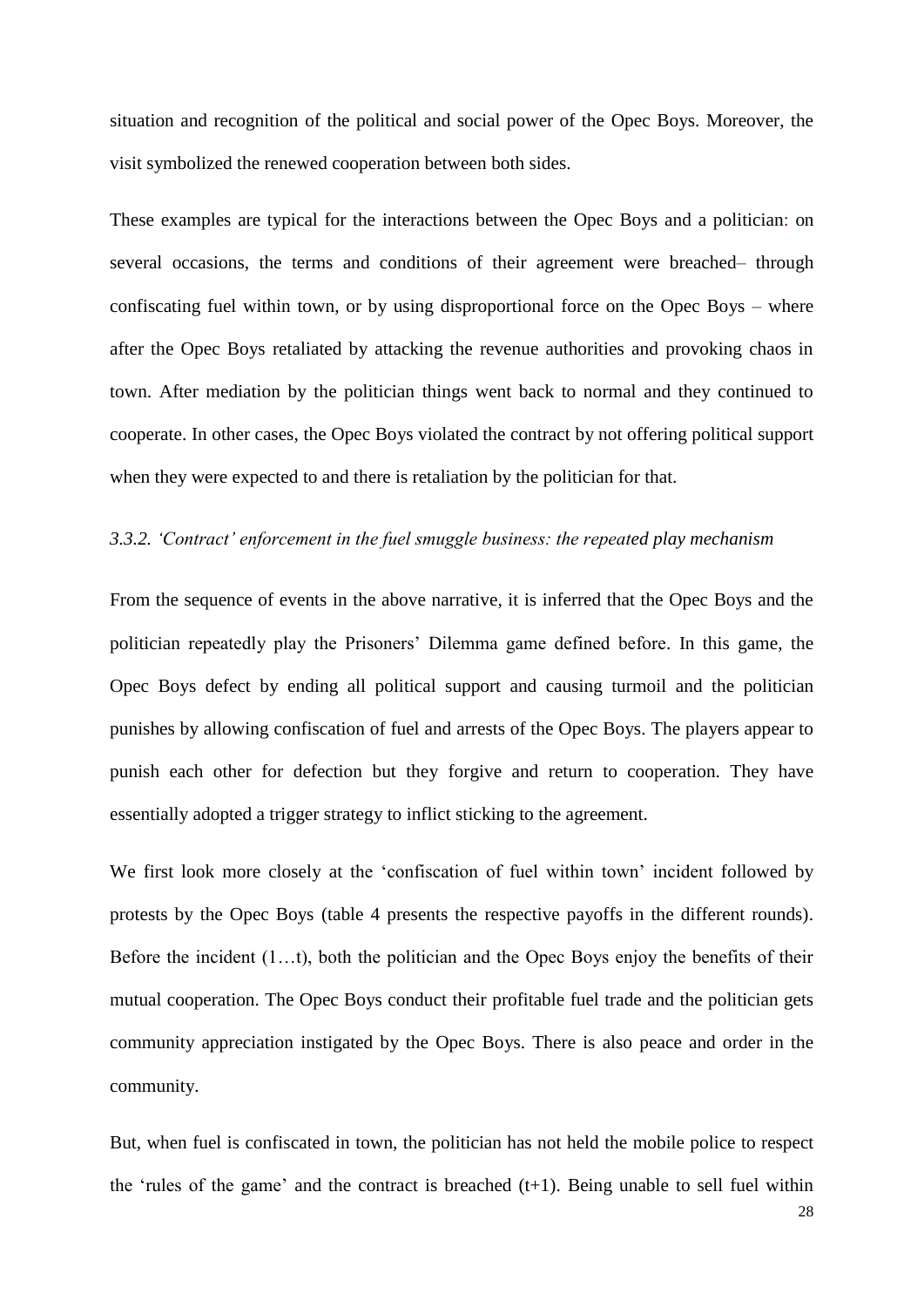town is a serious reduction of the aggregate payoff for the group of Opec Boys. The net profit of the fuel trade is reduced to  $\Pi_o(q_o^d)$  but they still face the cost  $Soc_o$  as they invest in society, avoid turmoil and boost the popularity of the politician. So, their payoff is now *O*  $s_o = \Pi_o(q_o^d) - Soc_o$ .

This instance of defection of the politician however triggers the Opec Boys and the politician to play a round of mutual punishment. The Opec Boys start violent protests and openly disagree with the politician. In this punishment phase  $(t+2)$ , the Opec Boys only get reduced profits  $\Pi_o(q_o^d)$  but they do not face the cost  $Soc_o$ . In the punishment phase, the politician gains by recovering taxes on the fuel  $T_p(q^{con})$  but faces the huge cost of loosing their support, social disapproval and riots, namely  $NoSup_{P}$ .

After the punishment phase the players go back to cooperation and restore their agreement (t+3): There is no more confiscation of fuel within town and order is restored. When the President visits an Opec Boy who ended up in hospital because of the riots, this can be interpreted as an affirmation of the importance of a return to cooperation and suggests that the support by the Opec Boys  $Sup_{P}$  is highly valued.

T  $(S_{\alpha}, S_{\beta})$  $(u_0, u_p)$ 1…t (cooperate, cooperate)  $(u_o = \Pi_o(q_o^c) - Soc_o)$  $u_o = \prod_o (q_o^c) - Soc_o$ ;  $u_p = T_p(0) + Sup_p$ t+1 (cooperate, defect) ( *O*  $u_o = \prod_o (q_o^d) - Soc_o$ ;  $u_p = T_p (q^{con}) + Sup_p$  $u_p = T_p(q^{con}) + Sup_p$ 

 $(u_o = \Pi_o(q_o^c) - Soc_o)$ 

 $u_o = \prod_o (q_o^d) - 0$ ;  $u_p = T_p (q^{con}) - NoSup_p$ 

 $u_o = \prod_o (q_o^c) - Soc_o$ ;  $u_p = T_p(0) + Sup_p$ )

 $u_p = T_p(q^{con}) - NoSup_p$ 

 $t+2$  (defect, defect)

t+3,….t+n (cooperate, cooperate)

| Table 4: The 'confiscation of fuel within town' incident: Sequence of cooperation and punishment phases and |  |  |  |  |  |  |
|-------------------------------------------------------------------------------------------------------------|--|--|--|--|--|--|
| associated payoffs                                                                                          |  |  |  |  |  |  |
|                                                                                                             |  |  |  |  |  |  |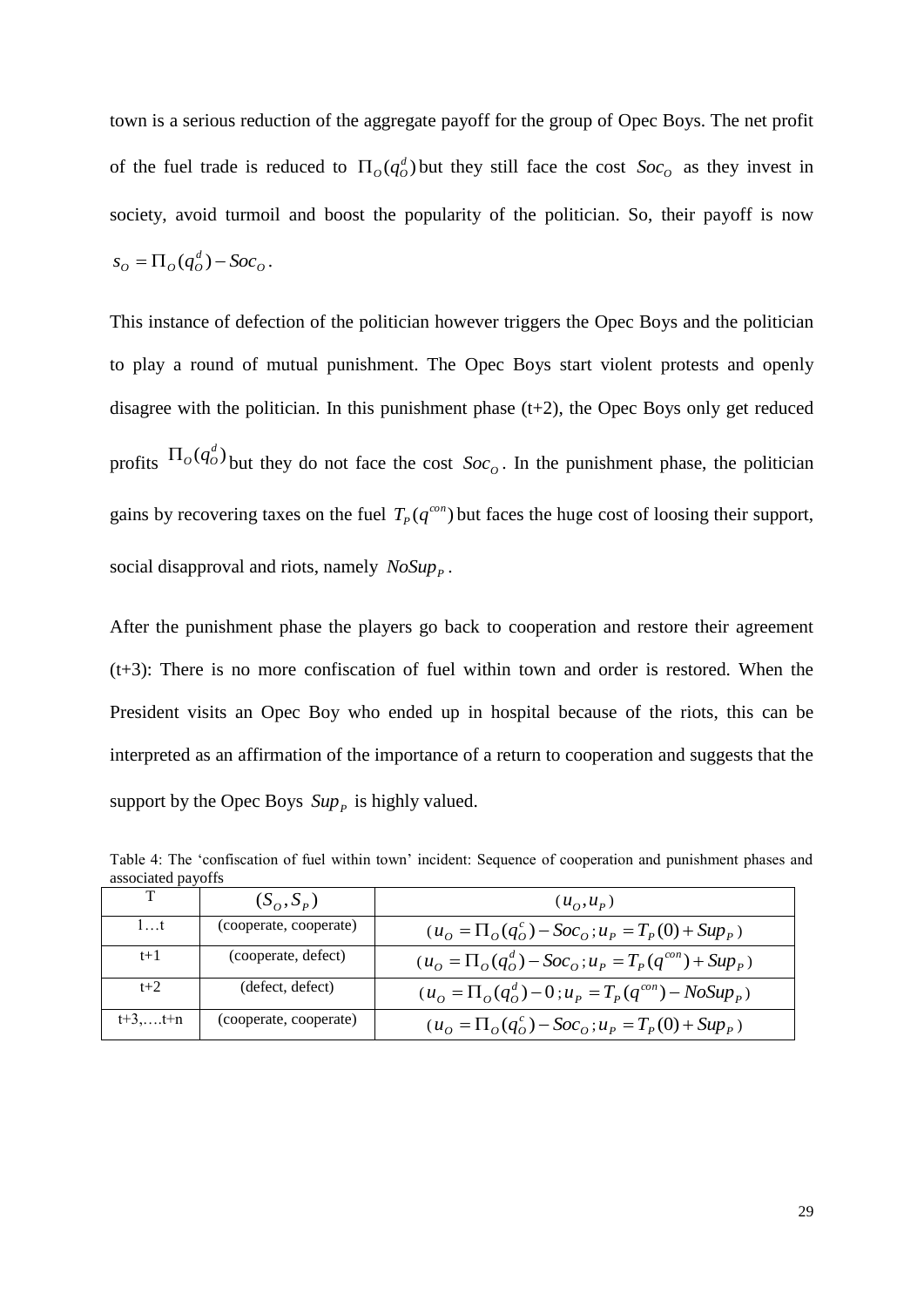Second, we interpret what happened in the period when the Opec Boys grew too powerful. Punishment amongst the players endured while cooperation proved to be very beneficial for both. This must be further explained (the sequence of rounds played is presented in table 5).

In this period  $(1...t)$ , the Opec Boys could freely conduct their fuel business, made a lot of money and invested in other businesses, their profits  $\Pi_o(q_o^c)$  were considerable. Their charismatic leader Kaku 'disciplined' the rowdy Opec Boy members and they offered a lot of services, and even jobs, to the wider community. By consequence, they were very popular in the community and were considered political 'kingmakers' (Titeca, 2006). The politician gained a lot when the Opec Boys inflated their popularity in the community and from the Opec Boys' electoral support ( $Sup_{P}$  was considerably high).

But then the Opec Boys defected  $(t+1)$  by not supporting and severely boycotting the progovernment candidate for the Constituent Assembly. This triggered defection by the politician, proved by large scale confiscation of fuel and arrests (t+2). Next, instead of returning to mutual cooperation, the Opec Boys continued to be exceedingly antagonistic towards government-sided politicians (the cost for the politician  $NoSup_{P}$  was substantial). Subsequently, the Opec Boys supported the opposition candidate for the presidential elections and after the victory of their candidate in the West-Nile region, Kaku and four other Opec Boy leaders were accused of being rebels, arrested and removed from the scene.

It appears that Kaku became too powerful and too influential and as a result the benefits of the Opec Boys' support  $Sup_{P}$  and the costs associated with the loss of support  $NoSup_{P}$ , were too high. These factors could in effect 'make or break the politician' as an Opec Boy stated<sup>32</sup>. This was compromising the negotiation position of the politician because he feared to deviate

<sup>32</sup> Interview Opec Boy 23-11-05.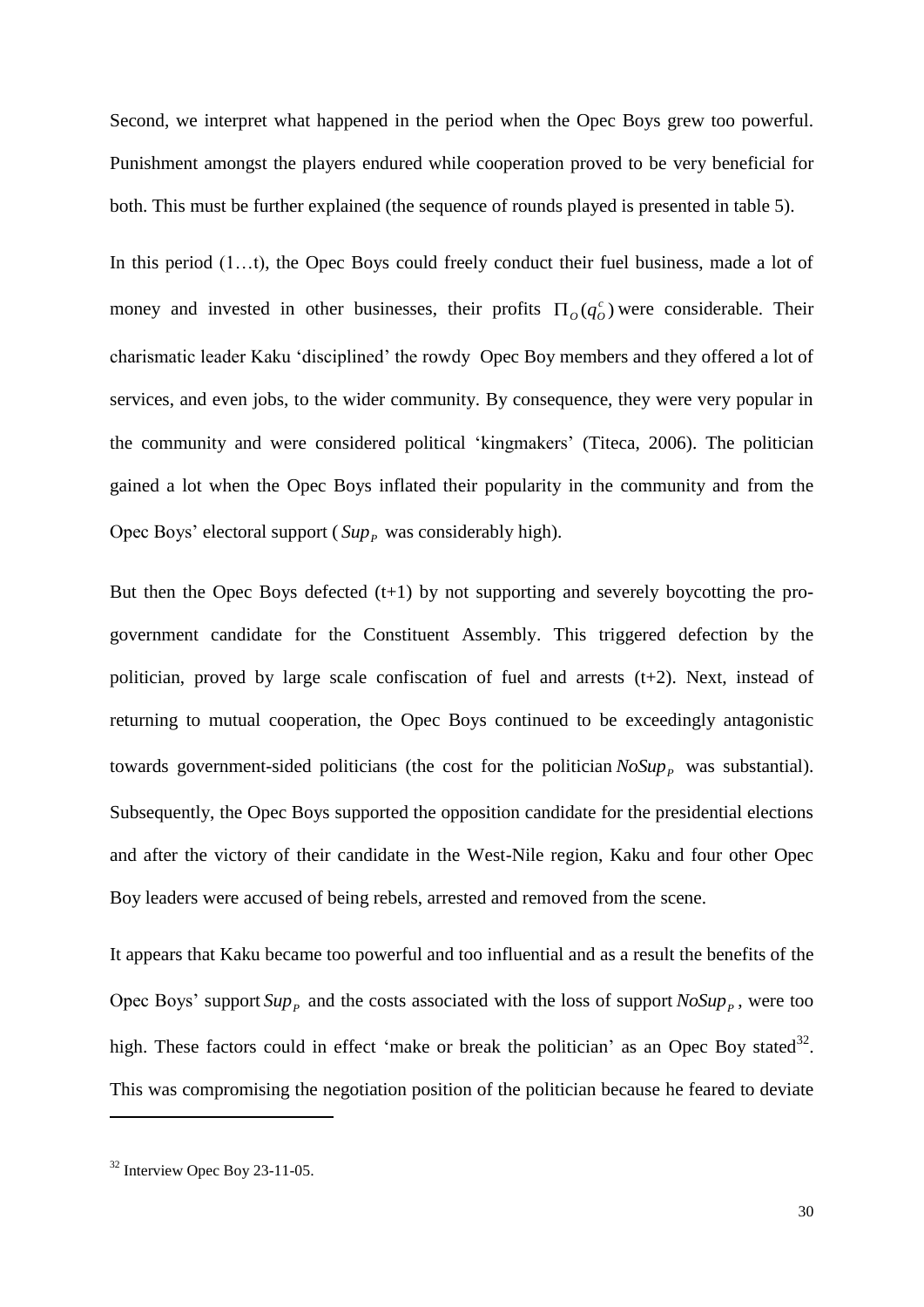from mutual cooperation. Moreover, the politician's threat of confiscation as punishment lost credibility. He also dreaded the punishment phase as his payoff, the recovered taxes minus the costs representing the loss of social and political support  $u_p = T_p(q^{con}) - N_o \text{Sup } p$  $u_p = T_p(q^{con}) - NoSup_p$ , was almost negative under these conditions. The Opec Boys knew this and defected. The politician thus had no other choice than to defect as a response, but his losses were tremendous. And because of their strong position, the Opec boys' defection endured. The politician found this situation unattainable and in the end, by arresting Kaku and the other leaders, the Opec Boys' influence was seriously trimmed down, reducing the costs of boycott *NoSup<sub>P</sub>* considerably but also lowering the benefits of support  $Sup_{P}$ . Nevertheless, this intercession greatly improved the politician's negotiation position. After changing these parameters in the politicians' payoffs, an evolution towards restoring the contract was observed and the game was resumed with more balanced negotiation positions.

|           |                        | Table 5. The "powerful Opee Doys era". Sequence of cooperation and pamsimient phases and associated payoff. |
|-----------|------------------------|-------------------------------------------------------------------------------------------------------------|
|           | $(S_o, S_p)$           | $(u_{\Omega},u_{p})$                                                                                        |
| 1t        | (cooperate, cooperate) | $(u_0 = \prod_{o} (q_o^c) - Soc_o; u_p = T_p(0) + Sup_p)$                                                   |
| $t+1$     | (defect, cooperate)    | $(u_0 = \Pi_0(q_0^c) - 0$ ; $u_p = T_p(0) - NoSup_p$ )                                                      |
| $t+2$     | (defect, defect)       | $(u_{\alpha} = \prod_{\alpha} (q_{\alpha}^{d}) - 0$ ; $u_{p} = T_{p}(q^{con}) - NoSup_{p})$                 |
| .         |                        |                                                                                                             |
| $t+3,t+n$ | (cooperate, cooperate) | $(u_0 = \Pi_0(q_0^c) - Soc_0; u_p = T_p(0) + Sup_p)$                                                        |

Table 5: The 'powerful Opec Boys era': sequence of cooperation and punishment phases and associated payoffs

This empirical evidence of a sequence of cooperation and punishment in the repeated game between the Opec Boys and the politician proves the adoption of a trigger strategy in which both players believe. In the literature this type of trigger strategy is termed a Carrot-Stick strategy (Abreu, 1987 in Gibbons, 1992)<sup>33</sup>. This strategy ensures that the players converge

<sup>&</sup>lt;sup>33</sup> A Carrot-Stick trigger strategy works like this: Both players cooperate in the first period. In the t-th period, both players cooperate if in period t-1 both players cooperated or both defected, otherwise the players do not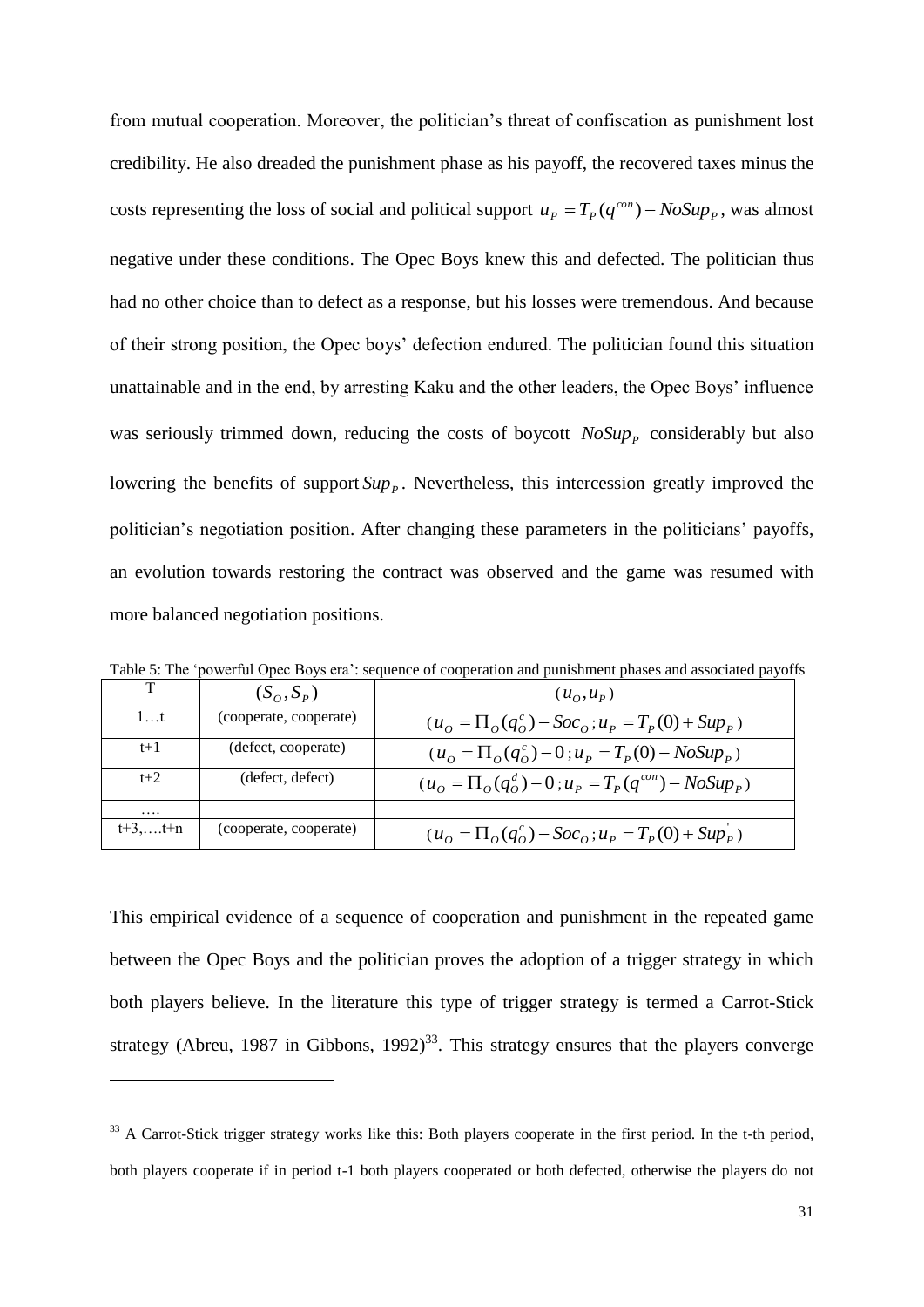back to their agreement and cooperate. The case evidence thus suggests this is the endogenously emerged repeated play mechanism for contract enforcement amongst the Opec Boys and the politician.

But before we can call this an institutionalized contract enforcement mechanism, it remains to be proven formally that this Carrot-Stick trigger strategy is a subgame perfect Nash equilibrium, and can therefore assure continued mutual cooperation, is mutually believed in and is self-enforcing. This is provided that the future is not discounted too heavily, i.e. the discount factor  $\delta$  is close enough to one<sup>34</sup> and under the following conditions:

cooperate. Essentially, there are two phases: a collusive phase and a punishment phase. If either player deviates from the collusive phase, the punishment phase begins. If neither deviates from the punishment phase, there is again mutual cooperation. However, if there is deviation from the punishment phase, the punishment phase begins again (Abreu, 1987 in Gibbons, 1992). In this case the subgames in the infinitely repeated game can be grouped into collusion subgames, which follow cooperative stages (or mutual defection stages), and punishment subgames, which follow stages in which there was no mutual cooperation, nor mutual defection.

 $\overline{a}$ 

 $34$  Table 7 gives a rough estimate of the discount factor  $\delta$  based on interest rates for 'medium' term loans in Arua whereby assumed the medium term is one year. These estimates just serve the purpose of showing that the discount factor can rightfully be considered close enough to one and that future benefits are valued (Interview data, Arua, 2007).

Table 7: Estimate of the discount factor in Arua on the basis of interest rates for medium term loans

|                                                | interest rate | discount rate | discount factor |
|------------------------------------------------|---------------|---------------|-----------------|
| SACCO medium term loan                         | $10\%$        | 9%            | $22\%$          |
| informal medium term loan to reliable person   | 5%            | 5%            | 95%             |
| informal medium term loan to unreliable person | 30%           | 23%           | 81%             |
| bank 'salary' loan medium term                 | 19%           | 16%           |                 |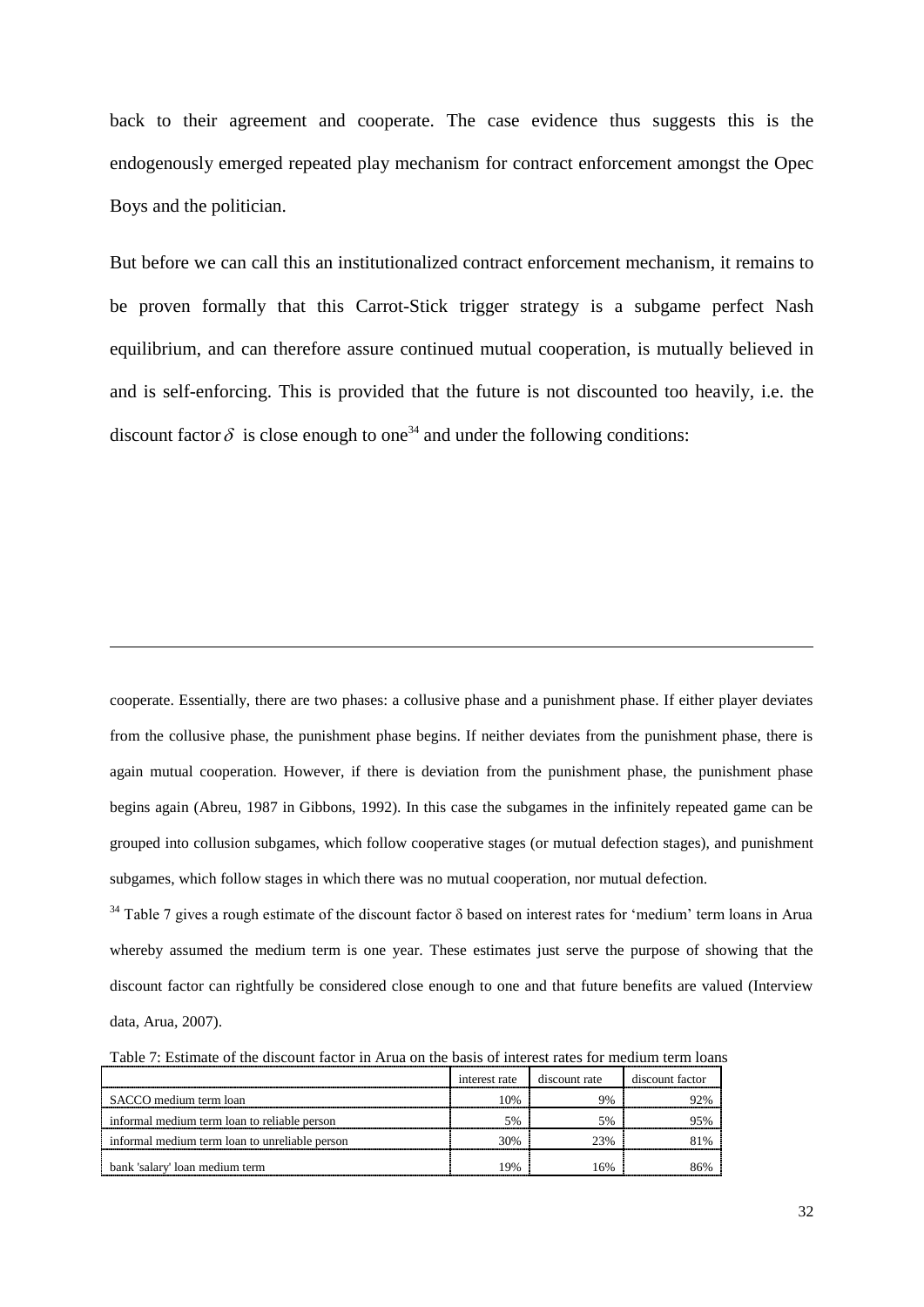Table 6: Conditions for Carrot-Stick strategy to be subgame perfect Nash equilibrium

|              | Opec Boys                                                           | Politician                                                                              |
|--------------|---------------------------------------------------------------------|-----------------------------------------------------------------------------------------|
| Carrot-Stick | Assuming politician adopted Carrot-Stick                            | Assuming Opec Boys adopted Carrot-Stick and                                             |
| collusion    | and cooperation in previous periods,                                | cooperation in previous periods, cooperation is                                         |
| subgames     | cooperation is best response of Opec Boys if                        | best response of politician if                                                          |
|              | $\delta \ge \frac{Soc_0}{\prod_o(q_o^c) - Soc_o - \prod_o(q_o^d)}$  | $\delta \geq \frac{T_p(q^{con})}{Sup_p - (T_p(q^{con}) - NoSup_p)}$                     |
|              |                                                                     |                                                                                         |
|              | (3.3.2.c)                                                           | (3.3.2.d)                                                                               |
| Carrot-Stick | Assuming politician adopted Carrot-Stick                            | Assuming Opec Boys adopted Carrot-Stick and no                                          |
| punishment   | and no mutual cooperation nor mutual                                | mutual cooperation nor mutual punishment in                                             |
| subgames     | punishment in previous period, punishment                           | previous period, punishment is best response of                                         |
|              | is best response of Opec Boys if                                    | politician if                                                                           |
|              | $\delta \ge \frac{-Soc_0}{\prod_o(q_o^c) - Soc_o - \prod_o(q_o^d)}$ | $\delta \geq \frac{T_p(0) - T_p(q^{con})}{(T_p(0) + Sup_p) - (T_p(q^{con}) - NoSup_p)}$ |
|              |                                                                     |                                                                                         |
|              | (3.3.2.e)                                                           | (3.3.2.f)                                                                               |

*Proposition 3: Assuming stationarity and δ is close enough to one; conditional on 3.3.2.a, b, c and d, the Carrot-Stick trigger strategy the Opec Boys and politician have adopted is a subgame perfect Nash equilibrium.*

For the Carrot-Stick trigger strategy to be a subgame perfect Nash equilibrium, it must be a Nash equilibrium to play the strategy both in the collusion subgames, which follow cooperative stages (or mutual defection stages) and in the punishment subgames which follow stages in which there was no mutual cooperation, nor mutual defection (Selten, 1965 in Gibbons, 1992).

The collusion subgame is a Nash equilibrium if both players prefer to infinitely receive the payoff under mutual cooperation over receiving the payoff when defecting single-handedly in the first period, followed by a mutual punishment round in the next period and cooperation thereafter or  $r_i * (1 + \delta + \delta^2 + \delta^3 + ...) > t_i + \delta * p_i + r_i * (\delta^2 + \delta^3 + ...)$  (3.3.2.a).

Assuming that the politician adopted the Carrot-Stick strategy and given there was mutual cooperation (or mutual defection) in the previous period: Cooperation is the Opec Boys' best response if they prefer to get the payoff under mutual cooperation forever, to the payoff when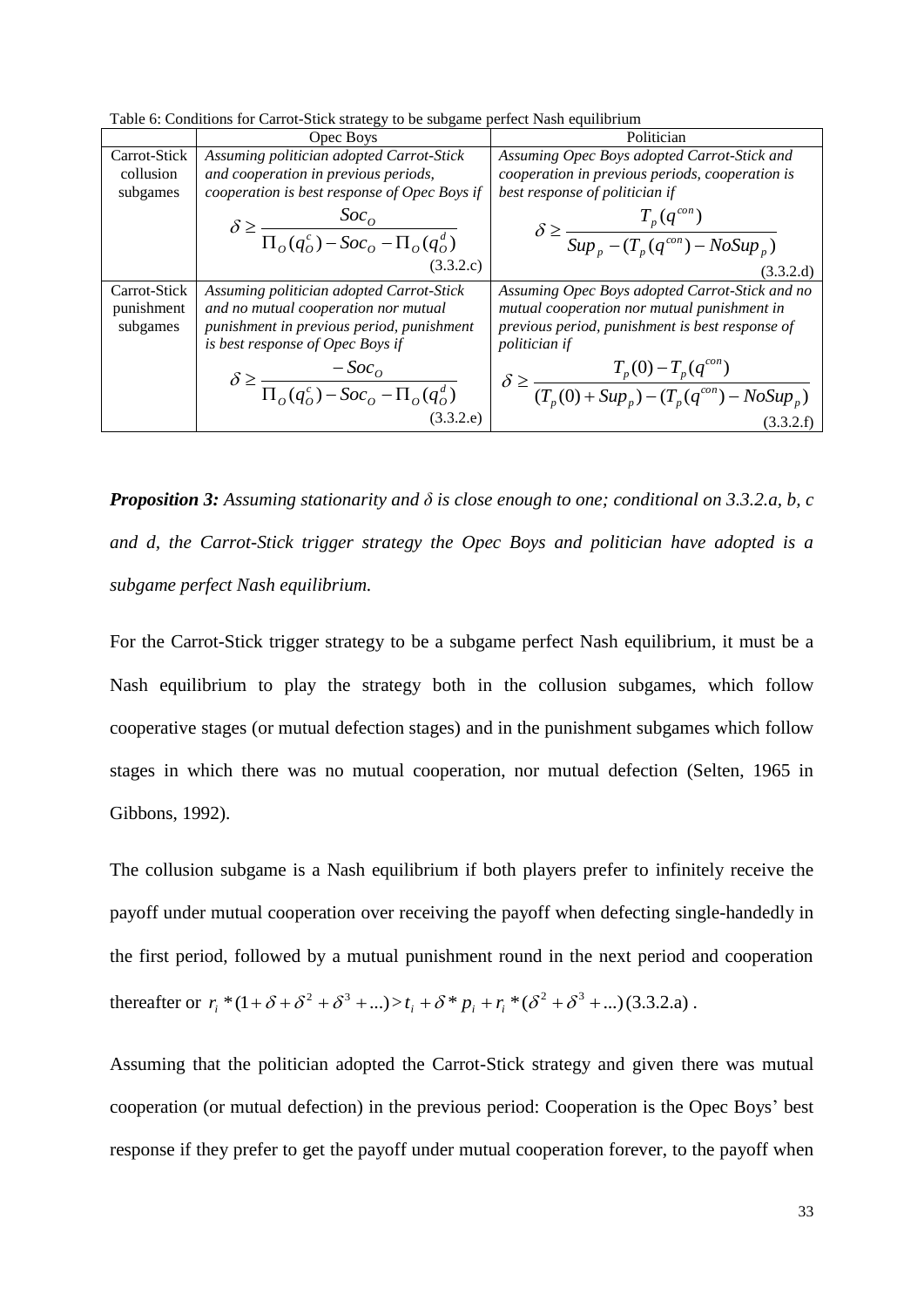they cheat on the politician followed by punishment in the next period and infinite cooperation thereafter. Substituting  $r_o, t_o, p_o$  and rewriting condition 3.3.2.a comes down to:

$$
\delta \ge \frac{Soc_0}{\Pi_o(q_o^c) - Soc_0 - \Pi_o(q_o^d)} (3.3.2.c).
$$
 Given assumption 3.2.2.g,  $\Pi_o(q_o^c) - Soc_0 > \Pi_o(q_o^d)$ 

, the right hand side of condition (3.3.2.c) is positive. The right hand side will be smaller than the discount factor  $\delta$  if the difference between the Opec Boys' profits when the politician defects or cooperates,  $\Pi_o(q_o^d)$  and  $\Pi_o(q_o^c)$ , is large enough. This means that the Opec Boys' gains from the politician's cooperation must be worthwhile, which is evidently the case. Subsequently, the Opec Boys' best response in the collusive subgame is cooperation if the politician is believed to follow the same trigger strategy.

Similarly, if believed that the Opec Boys follow the Carrot-Stick trigger strategy, abiding to the collusion subgame after a period with mutual cooperation is the politician's best response

on condition that 
$$
\delta \ge \frac{T_p(q^{con})}{Sup_p - (T_p(q^{con}) - NoSup_p)}
$$
 (3.3.2. d). The right hand side of the above

condition will be smaller than  $\delta$  if the difference between the politician's benefits from the Opec Boys' cooperation,  $Sup_{p}$ , and the costs of their defection,  $NoSup_{p}$ , is deemed large enough. This is confirmed by case evidence. Note that the period in which Kaku and his Opec Boys were very powerful, both the benefits,  $Sup_{p}$ , and costs,  $NoSup_{p}$ , were extremely high, thus the condition was not binding enough. As condition 3.3.2.d is valid, playing along with the collusion subgame is also the politician's best response. The intermediate conclusion can be drawn that the collusion subgame is a Nash equilibrium.

Next, the punishment subgames must a Nash equilibrium as well for the Carrot-stick strategy to be a subgame perfect Nash equilibrium. This is the case if both players prefer a round of mutual defection followed by mutual cooperation over single-handedly not defecting when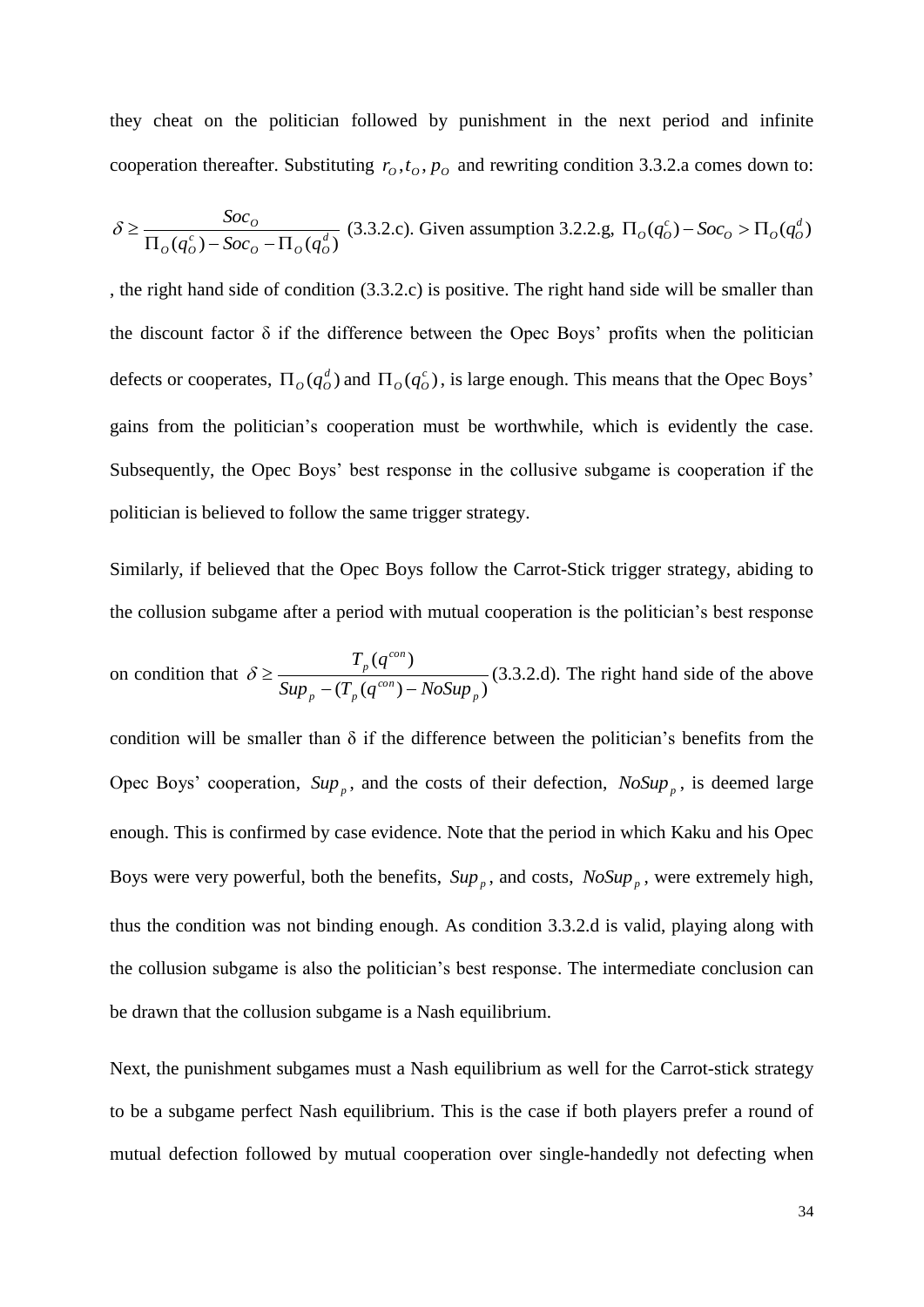the other defects<sup>35</sup> followed by another punishment phase or  $p_i + r_i * (\delta + \delta^2 + \delta^3 + ...) \geq s_i + \delta * p_i + r_i * (\delta^2 + \delta^3 + ...)$  (3.3.2.b).

Thus, if believed that the Carrot-Stick strategy is taken on by the politician and there was no mutual cooperation (nor mutual defection) in the previous period, it is the Opec Boys' best response to follow the punishment phase on condition 3.3.2.b. Rewriting this condition gives

$$
\delta \ge \frac{-Soc_0}{\Pi_o(q_o^c) - Soc_0 - \Pi_o(q_o^d)}
$$
 (3.3.2.e). Given assumption 3.2.2.g, the denominator is

positive, thus the right hand side of the condition takes a negative value as  $Soc<sub>o</sub> > 0$ (assumption 3.2.2.a.). Therefore the condition will always be valid since the discount factor can not be negative. As a result, following the punishment phase is always the best response for the Opec Boys presuming that the politician follows the same trigger strategy.

Following the same reasoning, playing along with the punishment phase is the politician's

best response if 
$$
\delta \ge \frac{T_p(0) - T_p(q^{con})}{(T_p(0) + \text{Sup}_p) - (T_p(q^{con}) - \text{NoSup}_p)} (3.3.2.f).
$$
 Given assumption 3.2.2.h,

 $Sup_{P}$  >  $T_{P}(q^{con}) - NoSup_{P}$ , and assumption 3.2.1.d,  $T(q^{con}) > T_{P}(0) = 0$ , the right hand side of the above condition is negative. Condition 3.3.2.f is therefore always valid. Thus, going along with the punishment phase is the politician's best response in this situation. Consequently, the punishment subgames are a Nash equilibrium as well.

As both the collusion and punishment subgames are Nash equilibria, we can conclude that the Carrot-Stick trigger strategy is a subgame perfect Nash equilibrium. *Q.E.D.*

By proving that the Carrot-Stick trigger strategy adopted by the Opec Boys and the politican is a subgame perfect Nash equilibrium, we demonstrated that that the repeated play

 $35$  i.e. deviation from the punishment phase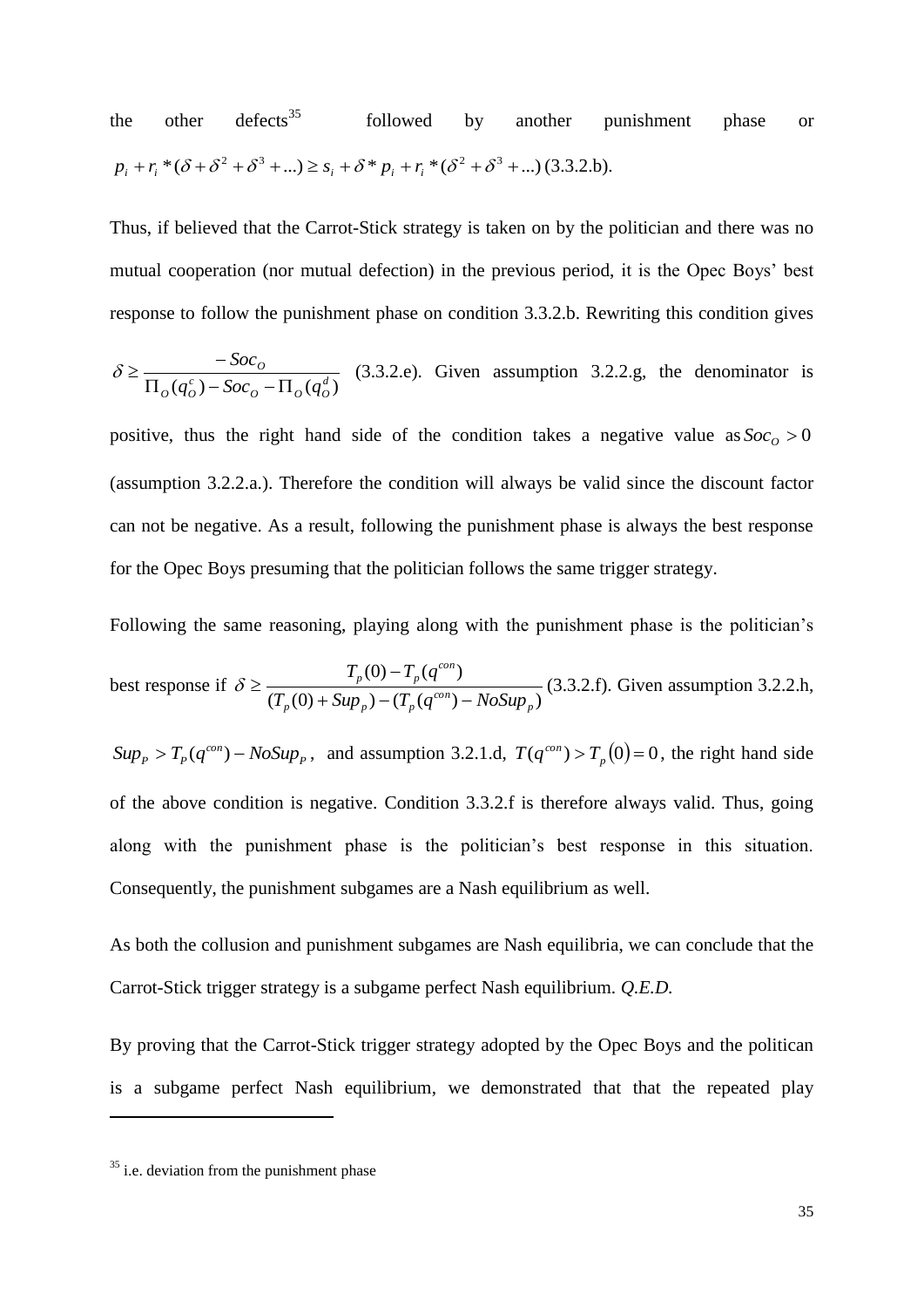mechanism, whereby cooperation is restored after punishment for defection, is mutually believed in and self-enforcing. It can therefore be seen as the institutionalized contract enforcement mechanism which endogenously emerged under the alliance of the Opec Boys and the politician.

#### **Conclusion**

The Opec Boys, unruly fuel smugglers, many of them ex-rebels, conduct their illegal business with consent from local politicians and are considered strategic political players. This suggests a coalition between the politician and the Opec Boys. The Opec Boys are kept from rebellion by rewarding them with the rents from smuggling fuel. In return they abstain from boycotting those in power.

Given the illegal nature of the trade, state enforcement of the agreement within this coalition is unlikely. A repeated play mechanism enables the two parties to ensure commitment to their agreement. Yet, we show that repeatedly playing a game in which the Opec Boys threaten to turn to rebellion is not an effective enforcement mechanism. This is because rebellion is a costly alternative to the Opec Boys business and this threat can therefore not be credible.

The Opec Boys' political support and refraining from causing civil disorder are the credible promises which are at the heart of the repeated play mechanism for inflicting cooperation. Confiscating fuel and arresting Opec Boy members is the politician's effective threat in this game.

We show that the repeated play mechanism, whereby the players punish each other for defection but restore cooperation, is mutually believed in and self-enforcing by proving that this strategy is a subgame perfect Nash equilibrium. This permits to conclude this is an institutionalized contract enforcement mechanism which endogenously emerged within the politician – Opec Boys alliance.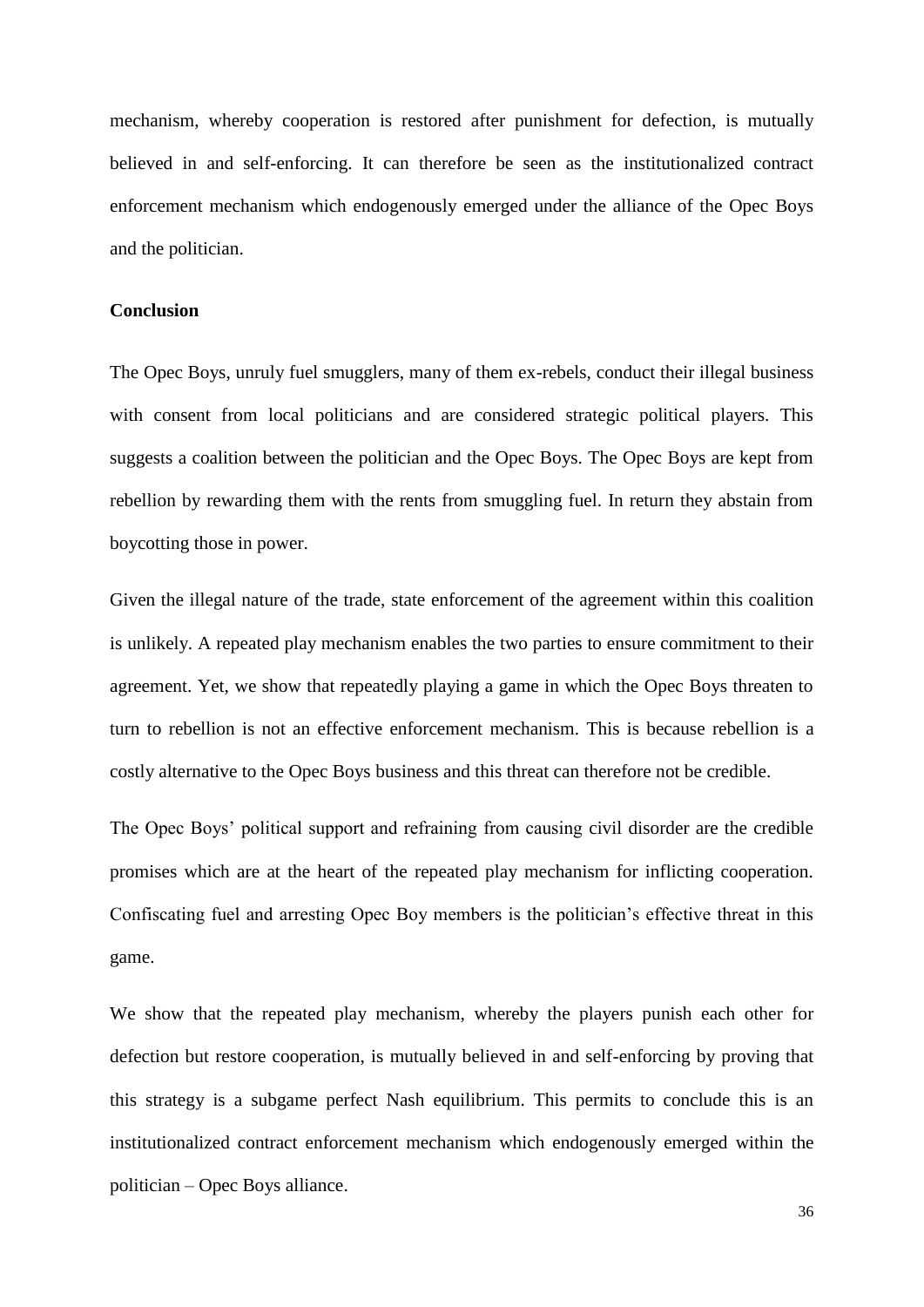By explicitly showing the importance of political alliances for economic transactions in the second economy like the fuel smuggling business, we demonstrated how the economic and political system are intertwined in this context. As such this study contributes to uncover the complex reality in a fragile state environment. Moreover, the study points out the difficulties in ending the smuggling activities of the Opec Boys: firstly, politicians have no incentive for curbing smuggling. Secondly, ending the Opec Boys' smuggling activities would end their income generation and their opportunity to sooth their grievances, therefore reducing their opportunity cost for rebellion. Any attempt to curb smuggling must therefore take into account these realities, by simultaneously addressing the grievances of the Opec Boys and creating new possibilities for income generation.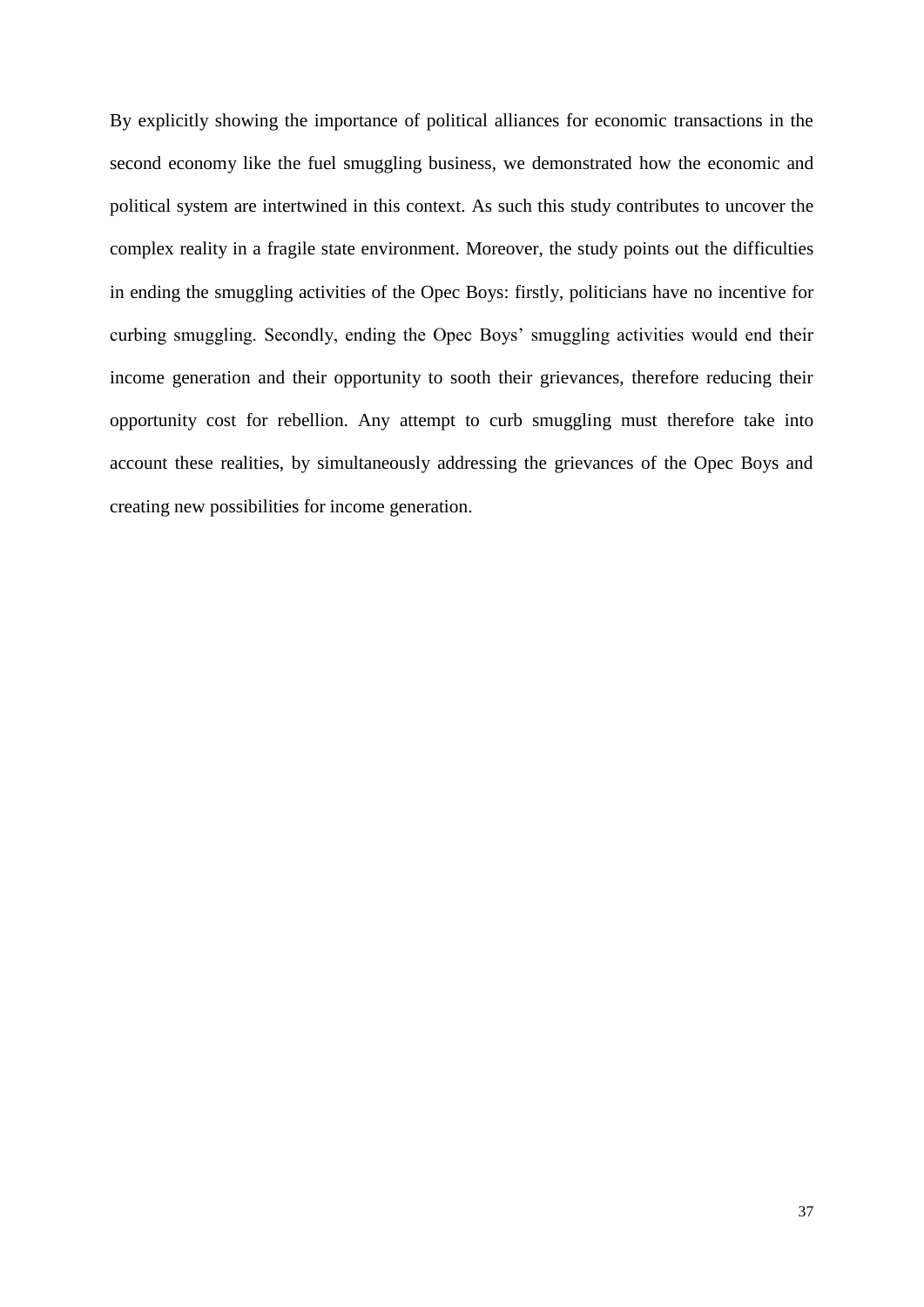#### **References**

Acemoglu, Johnson, Robinson (2005) Institutions as the Fundamental Cause of Long-Run Growth, in: Aghion, Durlauf (eds) *Handbook of Economic Growth* (Elsevier), Chapter 6.

Aoki, M. (2001) *Toward a comparative institutional analysis* (Massachusetts Institute of Technology Press).

Bates, R.H., Avner, G., Levi, M., Rosenthal, J-L. (1998) *Analytic Narratives* (Princeton University Press).

Bayart, J. (1993) *The State in Africa* (New York: Longman Publishing).

Bratton, M., Van de Walle, N. (1997) *Democratic experiments in Africa* (Cambridge: Cambridge University Press).

CERFORD (2002) *Small Arms Research in the border areas of Uganda. A case study of West Nile districts of Arua, Yumbe, Moyo and Nebbi* (CERFORD) unpublished.

Chabal, P., Daloz, J.P. (1999) *Africa works* (Oxford: The international Africa Institute in association with James Currey).

Clapham C. (1982) *Private Patronage and Public Power. Political Clientelism in the Modern State* (London: Frances Pinter Publishers).

Collier, P. (2000) Rebellion as a quasi-Criminal activity, *Journal of Conflict Resolution*, 44(6), pp. 839-853.

Collier, P., Hoeffler, A. (2004) Greed and Grievance in Civil War, *Oxford Economic Papers 56.*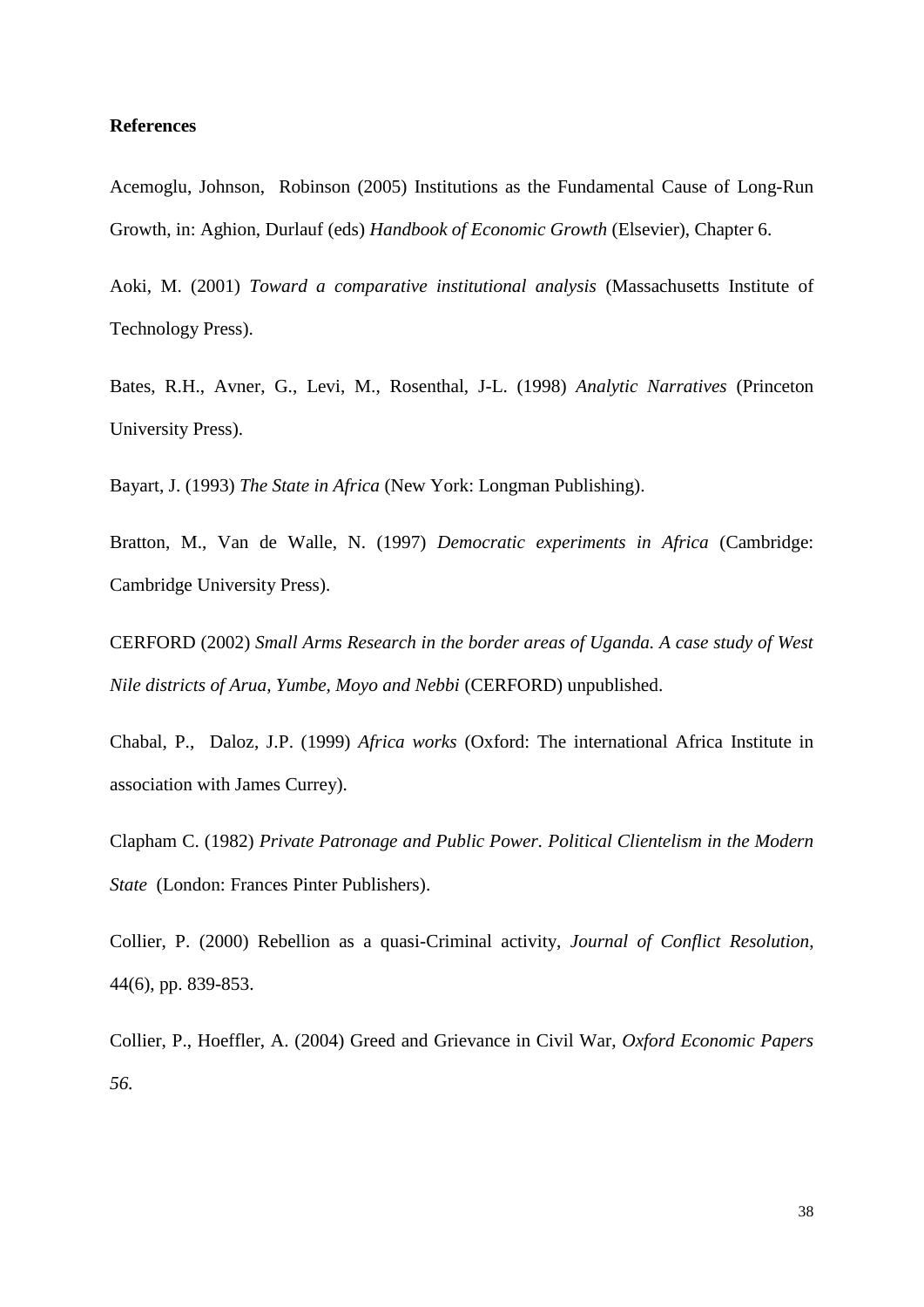Collier, P., Elliot, L., Hegre, H., Hoeffler, A.,Reynal-Querol, M., Sambanis, N. (2003) *Breaking the Conflict Trap: Civil War and Development Policy* (the World Bank & Oxford University Press).

Duffield, M. (1998) Post-Modern Conflict: Warlords, Post-Adjustment States and Private Protection, *Civil Wars*, 1(1).

Duffield, M. (2001) *Global Governance and the New Wars: The Merging of Development and Security* (London: Zed Books).

Gambetta, D. (1993) *The Sicilian Mafia, The Business of Private Protection* (Harvard University Press).

Gersony, R. (1997) *The Anguish of Northern Uganda*, Submitted to the US Embassy, Kampala and USAID mission, Kampala, August 1997

Gibbons, R. (1992), *A primer in game theory* (FT Prentice Hall).

Greif, A. (1998) Self-enforcing Political Systems, Organizational Innovations, and Economic Growth: Genoa During the Twelfth and Thirteenth Centuries, in: Bates et al. (eds) *Analytic Narratives*, (Princeton University Press), pp. 23-63.

Greif, A. (2000) Economic History and Game Theory, in: Aumann R.J., Hart, S. (eds) *Handbook of Game Theory*, (Amsterdam: North Holland), vol. III, pp. 1989-2024.

Greif, A., Milgrom, P., Weingast, B. (1994) Coordination, Commitment, and Enforcement: The Case of the Merchant Guild. *The Journal of Political Economy*, 102(4), pp. 745-776.

Greif, A. (2006) *Institutions and the Path to the Modern Economy. Lessons from Medieval Trade* (Cambridge University Press).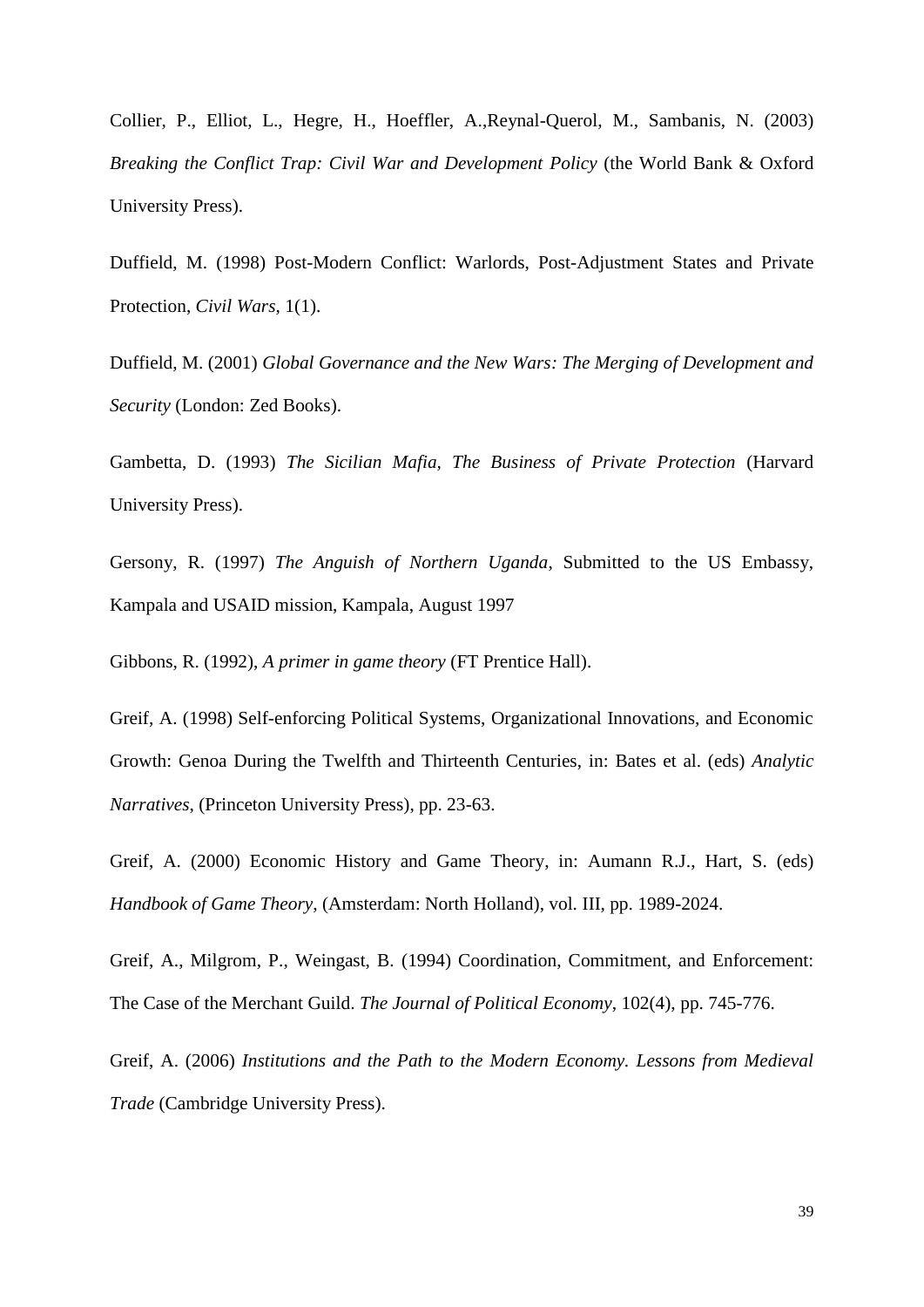Guichaoua, Y. (2007) Who Joins Ethnic Militias? A Survey of the Oodua People's Congress in Southwestern Nigeria. *Crise Working Paper*, 44, www.crise.ox.ac.uk/pubs/workingpaper44.pdf

Jackson, P.(2002) The March of the Lord's Resistance Army: Greed or Grievance in Northern Uganda? *Small Wars and Insurgencies*, 13(3), pp. 29-52.

Kandori, M. (1992) Social Norms and Community Enforcement. *The Review of Economic Studies*, 59(1)., pp. 63-80.

Keen, D. (1998) The Economic Functions of Violence in Civil Wars. *Adelphi paper*, 320, (Oxford University Press for the International Institute for Strategic Studies).

Keen, D. (2000) Incentives and Disincentives for Violence, in: Berdal, M., Malone, D. (eds.) *Greed and Grievance: Economic Agendas in Civil Wars*, (London & Ottawa: Lynne Rienner Publishers in collaboration with the International Development Research Centre).

Kuran, T. (1995) Private Truths, Public Lies – The Social Consequences of Preference Falsification (Cambridge, MA: Oxford University Press).

Leopold, M. (2005) *Inside West Nile* (Oxford: James Currey).

North, D., Wallis, J.J., Weingast, B. (2006) A conceptual framework for interpreting recorded human history. *NBER Working Paper Series*, working paper 12795.

Olsen, K. (2007) Violence against civilians in civil war: Understanding atrocities by the Lord's Resistance Army of Northern Uganda. Conflict Research Group Working Papers, working paper 8, http://www.psw.ugent.be/crg/publications\_working.html

Reno, W. (1998) *Warlord Politics and African States* (London: Lynne Rienner)